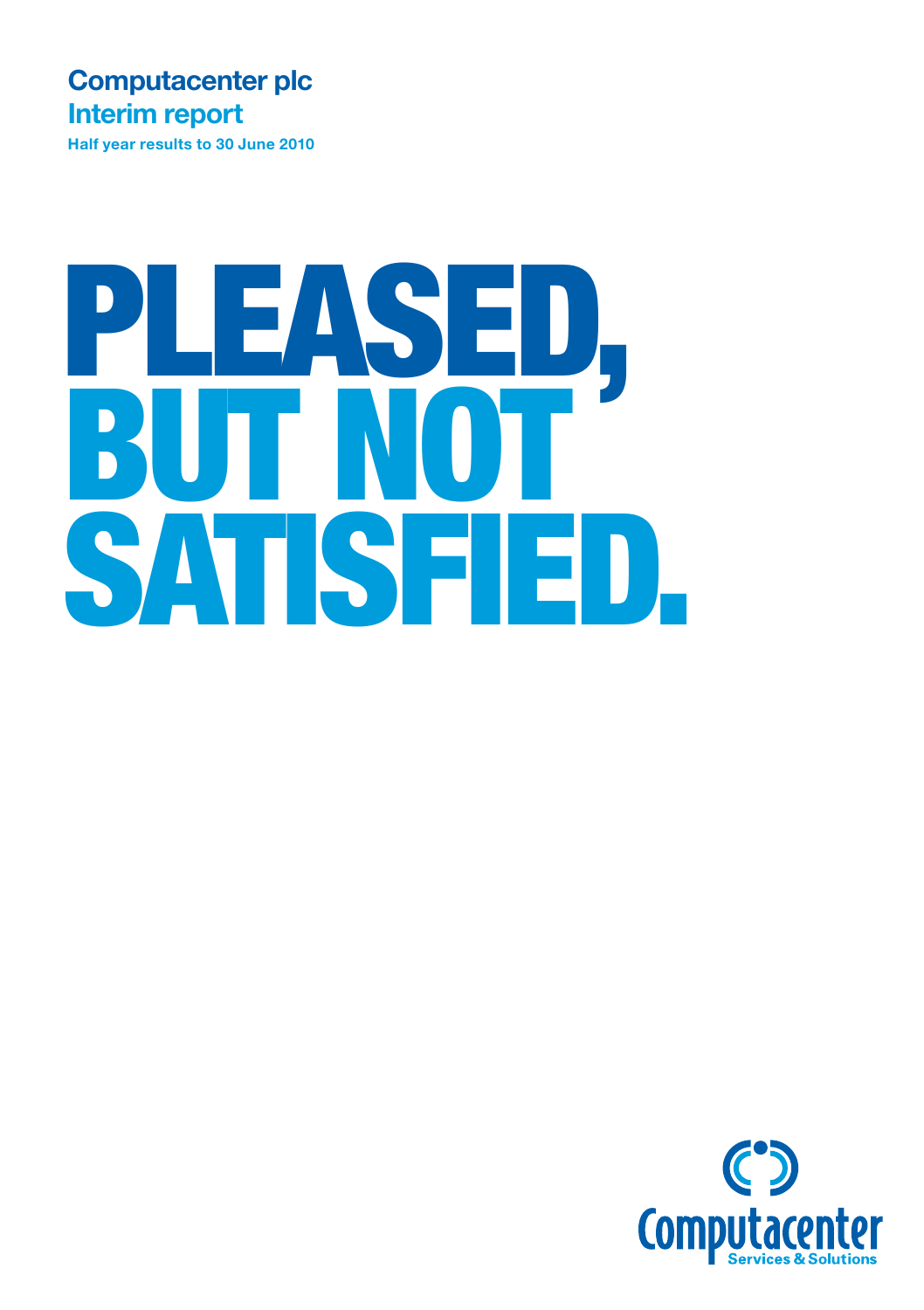# **Key metrics**

Revenue

£ 1.29bn 10.4p

Adjusted profit before tax

£ 21.3m 3.5p

Adjusted diluted earnings per share

Total dividend per share

## Who we are

Computacenter is a leading IT infrastructure services provider. We add value to our customers by advising on IT strategy, deploying appropriate technologies, and managing elements of their infrastructures on their behalf.

## Our mission

To deliver IT services and solutions that enable our customers to achieve their goals.

## Our strategy

Our strategy is to achieve long-term earnings growth. To help measure our success, we have five key strategic initiatives against which to benchmark our performance.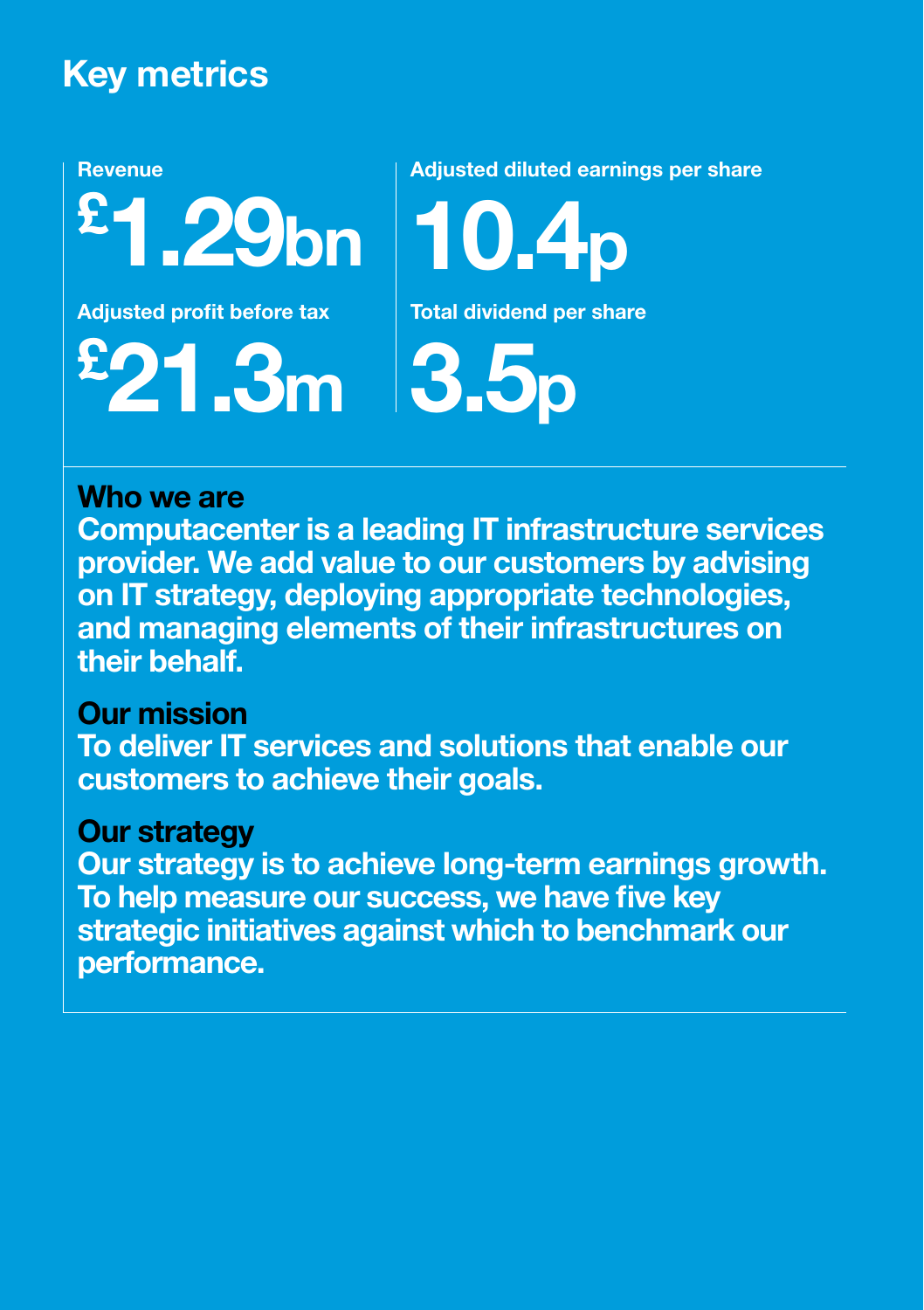# Financial highlights

## Financial performance

- Adjusted\* profit before tax increased 16.6% to £21.3 million (2009: £18.2 million)
- Adjusted\* diluted earnings per share increased by 8.3% to 10.4p (2009: 9.6p)
- Group revenues increased by 5.4% to £1.29 billion (2009: £1.22 billion)
- Interim dividend increased 16.7% to 3.5p (2009: 3.0p)
- Net funds before customer-specific financing ('CSF') of £95.6 million (2009: £47.3 million)

### Statutory performance

- Profit before tax increased by 75.1% to £21.0 million (2009: £12.0 million)
- **Diluted earnings per share increased by 63.5% to** 10.3p (2009: 6.3p)
- Net funds after CSF of £57.1 million (2009: net debt of £18.1 million)





\* Adjusted for exceptional items and amortisation of acquired intangibles. Adjusted Operating Profit is also stated after charging finance costs on customer-specific financing.

**Overview** 

#### 01 Financial highlights

#### Business review

- 02 Chairman's statement
- 03 Operating review
- 09 Responsibility statement

Financial statements

## **Financial statements**

- 10 Independent review report
- 11 Consolidated income statement
- 12 Consolidated statement of comprehensive income
- 13 Consolidated balance sheet
- 15 Consolidated statement of changes in equity
- 16 Consolidated cash flow statement
- 17 Notes to the accounts
	- 25 Corporate information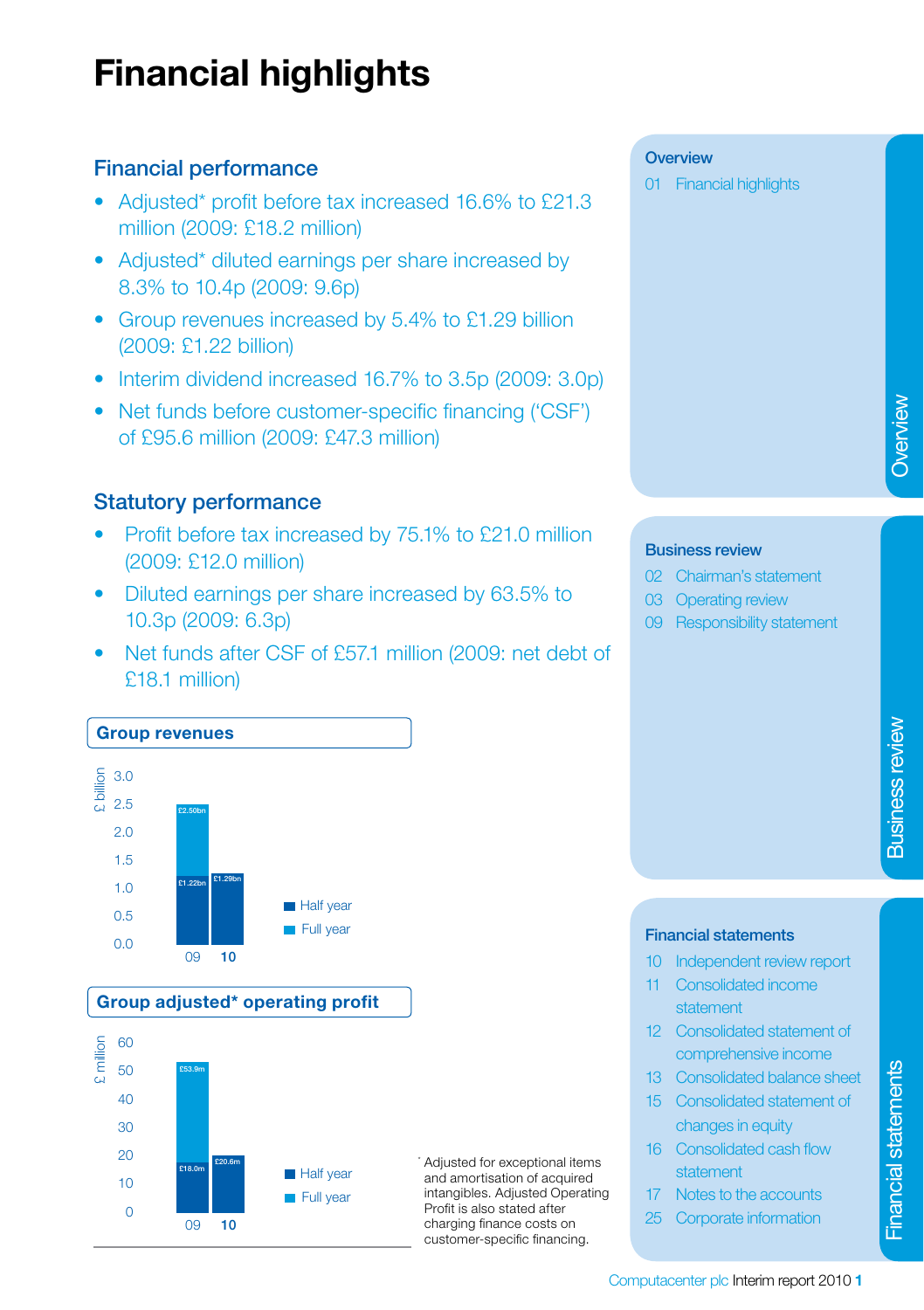## Chairman's statement

"I am pleased with our results for this period, and thankful for the commitment and hard work of Computacenter's people, but we can and must do considerably better."

We continue to make good progress in the markets we have chosen to serve. Customers value our offerings and service, as demonstrated by revenue growth in excess of 5% and as further underscored by our top rating in the customer advocacy section of an independent survey by EquaTerra in 2009. The growth in adjusted<sup>1</sup> profit before tax, in excess of 16%, is testament to the hard work of our people and to the strategic decisions we made at the beginning of 2009. In a nutshell, our cost reductions, as well as our exit from markets which absorb working capital without delivering good yield, have resulted in the operational gearing we continue to see in these first-half results. Our net funds, excluding customer specific financing has grown further to £95.6 million (H1 2009: £47.3 million).

Behind the scenes, we are implementing programmes designed to improve all aspects of our business on a sustainable basis. We are taking Group-wide actions to share best practices in our offerings, customer service and in the relentless drive to ensure our service delivery capabilities are of the highest quality. We continue to focus on the use of our working capital and the development of our people's talents in relation to how we serve customers. We are doing this with specific Group-wide

methods and processes. We are investing a very significant sum in the implementation of our new ERP system. The combined effect of these programmes is designed to create even more operational gearing and to accelerate our organic growth in higher margin activities.

I am pleased with our results for this period, and thankful for the commitment and hard work of Computacenter's people, but we can and must do considerably better. The actions I have summarised above are even more important to our future success than the improvements we have achieved in the past 18 months. We are determined to demonstrate that through continual growth in profitability. Mike Norris has provided a more detailed assessment of our progress so far, in the summaries below.

Fulied

Greg Lock Chairman



<sup>1</sup> Adjusted for exceptional items and amortisation of acquired intangibles. Adjusted Operating Profit is also stated after charging finance costs on customer-specific financing.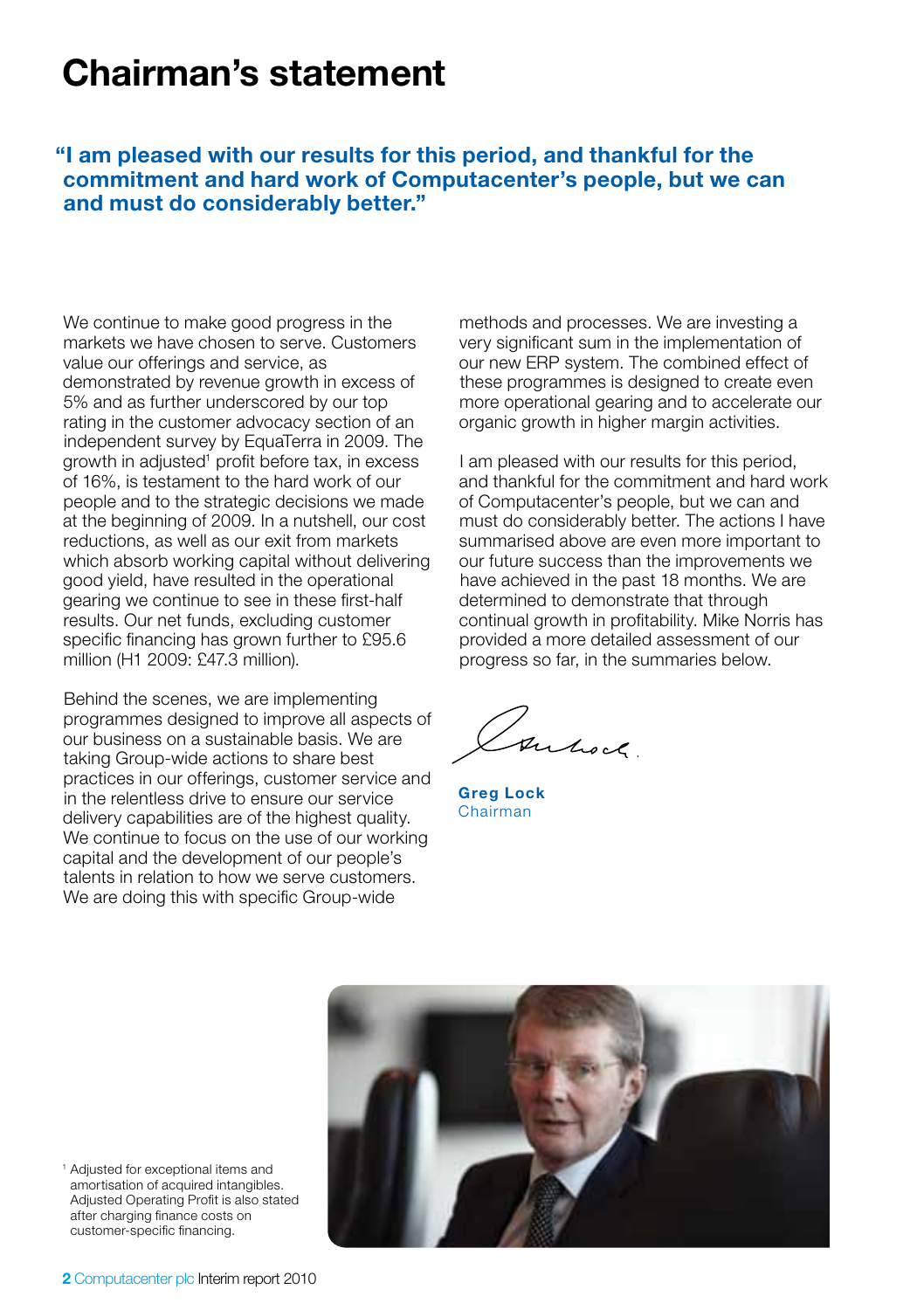## Operating review



"Computacenter made good progress in the first six months of 2010... The improvement in profitability in the period, was largely driven by a strong rebound in infrastructure spend, together with steady growth in services, as well as our continued focus on cost control."

> six months of 2010, delivering a 16.6% increase in adjusted<sup>1</sup> profit before tax to £21.3 million (H1 2009: £18.2 million). The improvement in profitability in the period, was largely driven by a strong rebound in infrastructure spend, together with steady growth in services, particularly in the UK, as well as our continued focus on cost control. Overall reported revenues increased by 5.4% to £1.29 billion (H1 2009: £1.22 billion).

Computacenter made good progress in the first

Adjusted<sup>1</sup> diluted earnings per share for the period grew by 8.3% to 10.4p (H1 2009: 9.6p). The EPS improvement is lower than the level of profit growth achieved, due to the mix of earnings adversely impacting the Group's tax rate and the dilution from the exercise of share options resulting from the higher share price during the period. The tax rate for the year as a whole is not expected to remain at the current

1 Adjusted for exceptional items and amortisation of acquired intangibles. Adjusted Operating Profit is also stated after charging finance costs on customer-specific financing.

**Business review**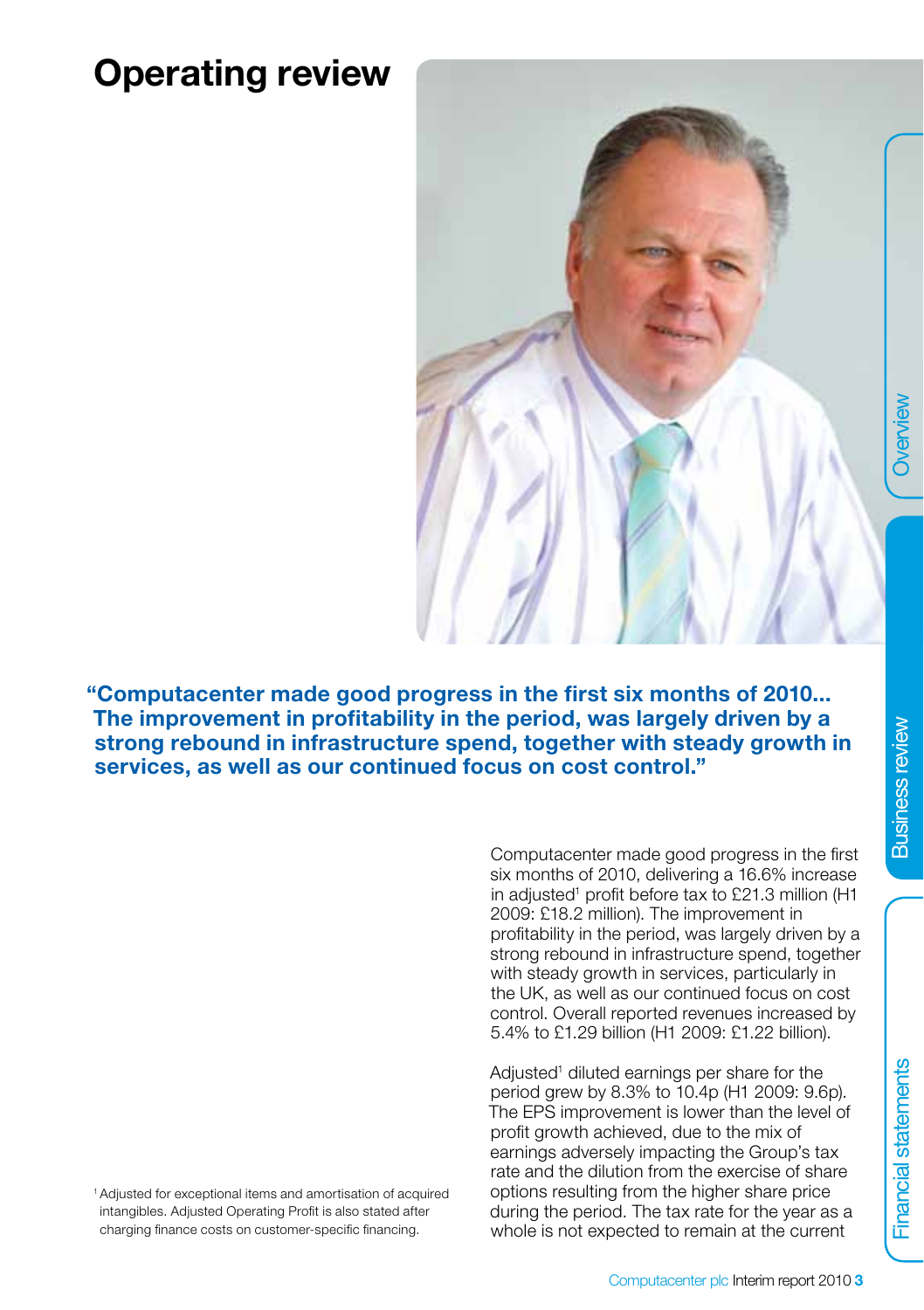increased level, but is expected to exceed the overall tax rate in 2009, due to the likely geographic mix of profits for the full year.

There are no exceptional charges incurred in the period (H1 2009: £6.0 million) and we do not anticipate material exceptional charges during the rest of the year. Therefore, on a statutory basis, after taking amortisation on acquired intangibles into account, profit before tax increased materially, by 75.1% to £21.0 million (H1 2009: £12.0 million) and diluted earnings per share grew by 63.5% to 10.3p (H1 2009: 6.3p).

We are pleased to announce the payment of an increased interim dividend of 3.5p per share (H1 2009: 3.0p). The interim dividend will be paid on 15 October 2010 to shareholders on the register as at 17 September 2010.

Our progress was achieved within an environment where the economy continues to be challenging. Growth in services in the Technology Sector in Europe, has been forecast at 2.4% for 2010<sup>2</sup>. We believe that our growth above the market, is due to our continued focus on reducing our customers' costs and our well positioned offerings, which serve the market's apparent appetite to invest in new technologies.

The positive trend in increased IT capital expenditure, over the first half of 2010, is evidenced by an encouraging growth in product revenue by 14.8%, in constant currency and excluding the effect of the disposal of our trade distribution business in 2009.

The growth in our contractual services base of 4.6% to £509.7 million (H1 2009: £487.3 million), in constant currency, has already helped performance in the first half of 2010, with more significant contribution anticipated in the second half of the year and beyond. The pipeline for the future is encouraging and, as has been the case in the past, we anticipate that new contractual services wins will increase in the second half of the year. However, some of these prospects are binary in nature and present the risk that if not won, could reduce the contractual services base.

We continue to strengthen our balance sheet, with net funds excluding customer-specific financing (CSF) of £95.6 million at the period end (H1 2009: net funds of £47.3 million).

Including CSF, net funds were £57.1 million (H1 2009: net debt of £18.1 million). Capital expenditure of £16.1 million was incurred during the period, partly in relation to the investment into the ERP system. This level of cash generation is particularly encouraging, since it has occurred during a period of revenue growth. The level of CSF has also reduced from £65.3 million, at the end of the first half of 2009, to the current level of £38.5 million. As previously reported, our cash position was flattered by approximately £25 million, due to the ongoing extended credit facility from one of our major vendors, which is set to continue, at least until the end of 2010.

We remain broadly on time and budget with our implementation of a new Group-wide ERP system, which we expect to complete in 2011. We estimated the cost at £35 million over three years, of which, in excess of 80% has been spent to date.

#### **Outlook**

Looking particularly at the second half of 2010, we are confident about further progress in our contractual services business. Whilst we anticipate that UK Public Sector capital expenditure is likely to be curbed, we believe that this will not result in any significant impact at a Group level. Other sectors remain positive, particularly the Industrial Sector in Germany and the Financial Services Sector in the UK. There is also the potential that the VAT increase early in 2011, could stimulate increased spend activity towards the end of this year.

We remain focused on the cost management of our, as well as our customers' businesses and we are well aware that in this market, for which low growth is forecasted<sup>2</sup>, much remains to be done. We are confident that we are on track to meet our expectations for the year as a whole and looking further ahead, our plans to increase the services mix, allied with our strong balance sheet, give us encouragement for further growth in the future.

#### United Kingdom

UK performance was strong compared to the same period in 2009, with adjusted<sup>1</sup> operating profit growing by 43.7% to £18.1 million (H1 2009: £12.6 million). This improvement is largely a result of sharpening our focus as a services and solutions company, resulting in significant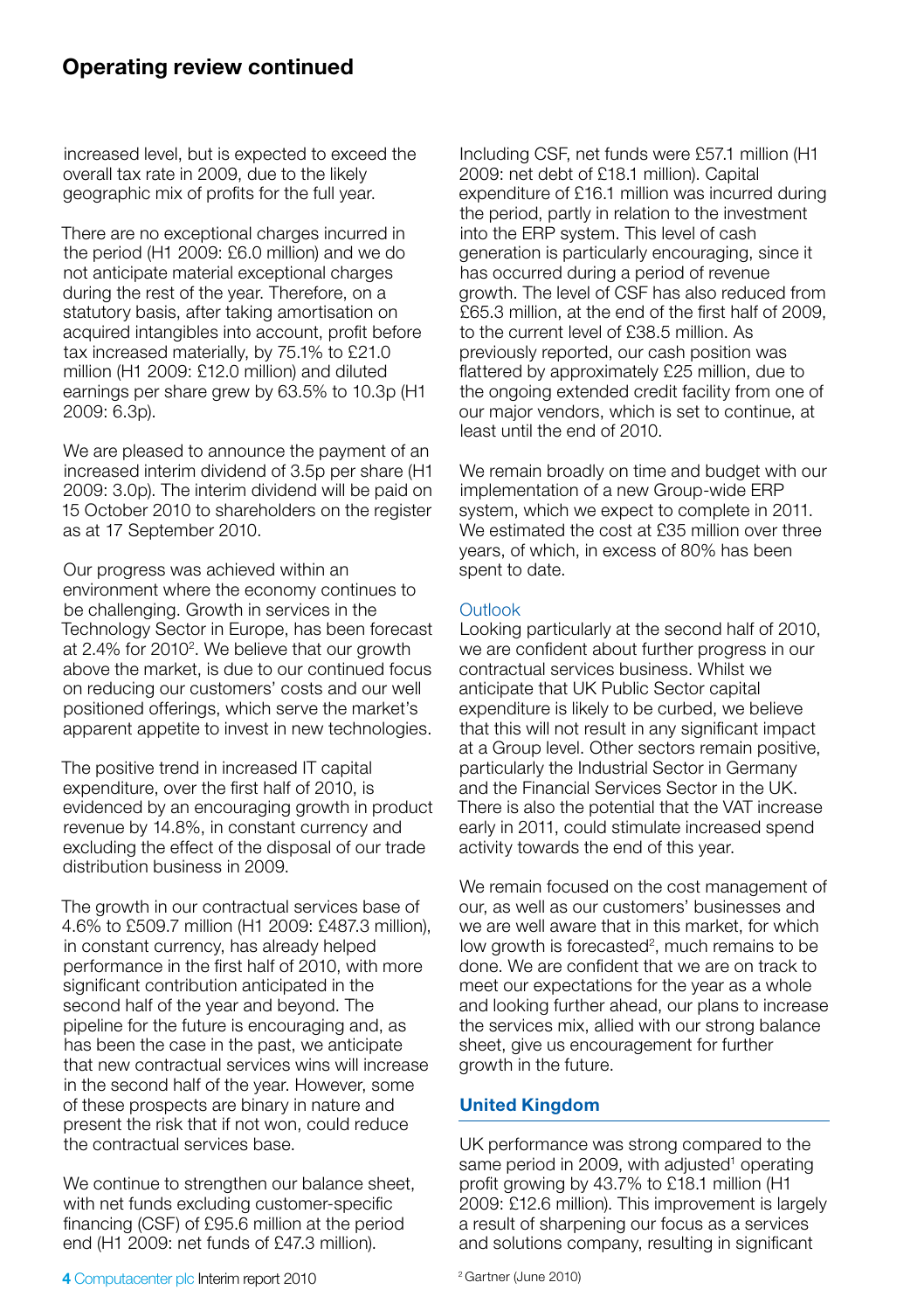

growth in the product business, especially in the first quarter and a pleasing revenue growth in the services business, in turn, primarily in the second quarter.

Overall UK revenues for the period, excluding the disposal of the distribution business, were up by 12.7% to £651.9 million (H1 2009: £578.4 million). Services revenues grew by 8.0%, which was largely driven by growth in contractual services, mainly within the Financial Services environment. Product revenue increased by 14.6%, as customers continued to invest into new technologies. Removal of cost remains at the top of our customers' agenda and our offerings suit these aspirations. We have witnessed this growth trend for the last year and we believe it is likely to continue throughout the second half of 2010.

After delivering a £13.4 million reduction in UK Sales, General and Administration (SG&A) expenses in H1 2009, excluding the impact of acquisitions and disposals, SG&A in this period remained broadly unchanged. This SG&A stability was achieved despite some investment into projects aimed at enhancing our services capability further.

The correlation between products and professional services revenue was demonstrated once again. There was a revenue decline in both businesses in the first half of 2009, as customers put non-critical project expenditure on hold. The first half of 2010 saw product revenue growth, and predictably, professional services revenue improved by 8.1%. The mutuality of these businesses is demonstrated by a recent successful win within a major datacentre consolidation programme being undertaken by the New York Stock Exchange (NYSE) Euronext in the UK. During phase 1 of this strategic NYSE Euronext led programme, Computacenter has contributed in key enablement areas, such as cabling, server installation, hardware support, build QA and logistics. The programme will result in NYSE Euronext extending its use of Tier IV datacentre facilities to support a strategic objective of significantly reducing trading latency for its customers.

The UK contract base over this term grew by 6.1% in H1 to £234.6 million (H1 2009: £221.2 million). We attribute our contract base improvement to a continued trend in multivendor outsourcing in the market. Due to customers wish to retain control, whilst gaining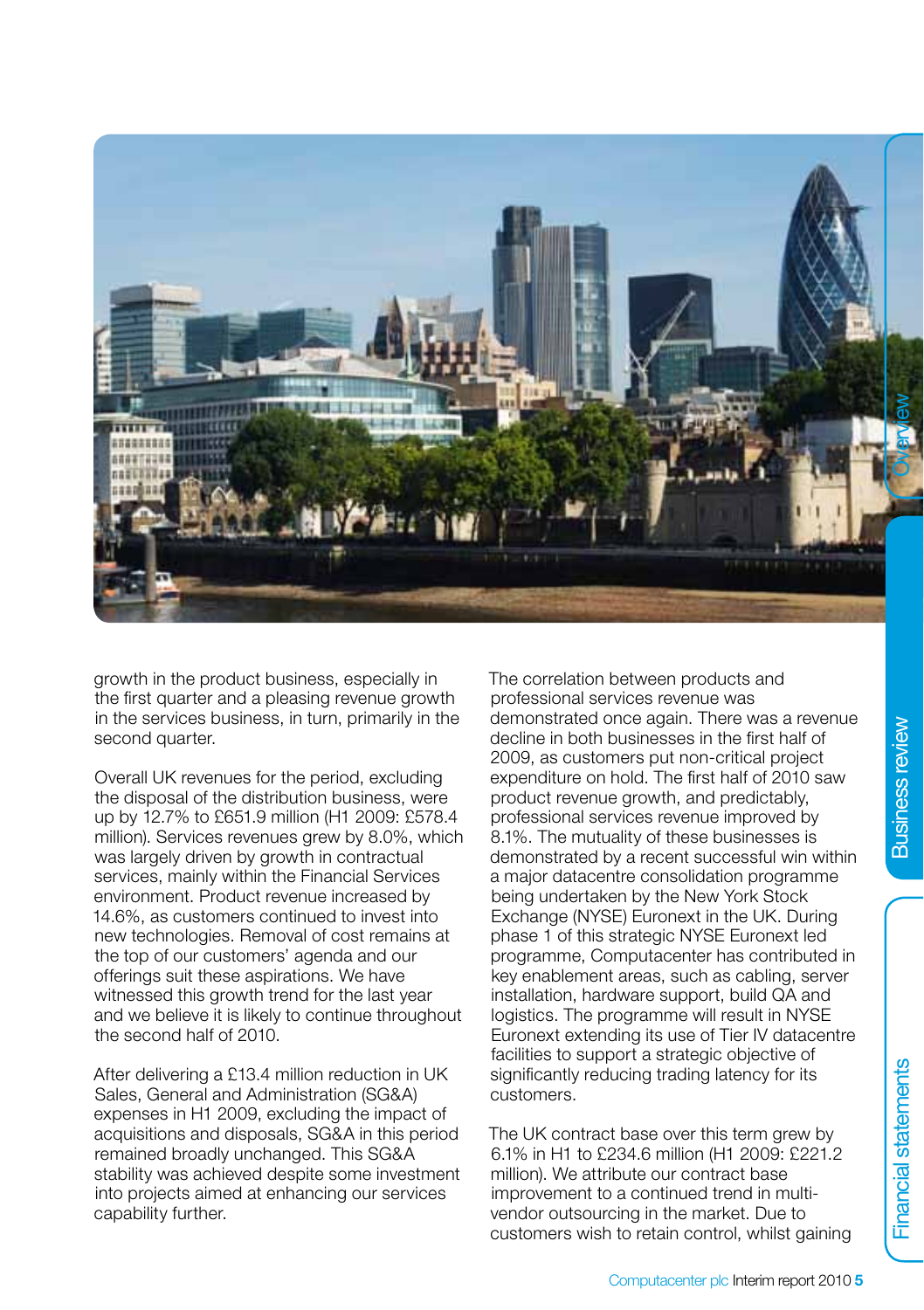## Operating review continued

flexibility through outsourcing solutions, there has been a larger degree of selectivity in identifying services suitable for outsourcing, as well as a multi-sourcing approach when choosing providers. This widening of the outsourcing arena has given us increased opportunities to present our offerings to more customers and also provides better potential for supplier partnering.

A recent five-year contract win evidences the benefit of partnered offerings. Trinity Expert Systems, an IT Solutions Provider, with which Computacenter has a long working history of jointly providing application services, awarded us a contract to deliver datacentre hosting and associated services to a London based specialist insurance group. Our new Tier IV facility in Romford is well suited for this purpose and is geared for future expansion.

Similarly, we have been awarded two contracts involving the newly integrated Oracle/Sun Exadata storage solution, born out of the Sun acquisition last year, by Oracle. As the only Oracle business partner in the UK, with an Exadata proof of concept facility, Computacenter has been selected to deploy this solution to a major European bank and a solutions provider to the Financial Sector.

The Exadata storage servers will enable the bank to enhance operational efficiency and reduce costs, through supporting the creation of a centralised global data warehouse. In the instance of the solutions provider, the Exadata solution will provide financial transaction services and payment processing to banks, corporations and government departments, worldwide.

Our repeatable solutions, which provide a consistent level of quality, governance and results, gained further traction in the market. Best Buy UK, a leading consumer electronics retailer and part of a joint venture with The Carphone Warehouse plc, has awarded Computacenter a three-year contract to implement an IT infrastructure solution for its stores, including provisioning, staging, configuring, installing and support, as well as deploying and maintaining point of sale devices, desktops, cabling, network connections and servers.

The IBM premium partner, Thesaurus, which we acquired in 2009, has now been fully integrated into the UK business and we are encouraged by the early signs that these added offerings have already contributed to our recent wins and the pipeline.

RDC, our remarketing and recycling arm, recorded another strong first half, with revenues up by 24.3%. There has been consistent growth in this business over recent years and we have identified certain investment opportunities, to support future growth.

#### **Germany**

In Germany, overall adjusted<sup>1</sup> operating profit in the first half of 2010, reduced by 46.7% in local currency. In sterling, this translates to a decrease of 48.1% to £3.7 million (H1 2009: £7.2 million).

The primary reason for the decline in profitability was a weaker start for services in Germany during the first two months of the year, which in turn, was mainly due to a larger contract that had expired towards the end of 2009. This caused under-utilisation of the services business at that time, resulting in 2.4% decrease in services revenue, in local currency, for the period as a whole.

Overall, revenue increased by 8.0% in local currency, with the decline in the services business, countered by a 14.9% growth in the products business. The strong products sales were mainly in the high-end product arenas of security, network and datacentre, with the becom acquisition assisting particularly in the growth of datacentre revenues. Product growth, excluding becom, was 3%.

In addressing the decline in both services revenue and margin, during the first months of 2010, we reviewed some processes, as well as our services efficiency in our central functions, such as logistics, in order to stabilise the services margins. Since March 2010, margin stability and utilisation has returned to the business, albeit that the shortfall in profitability has not been reversed.

We experienced, especially during the second quarter of the year, an increasing demand for desktop virtualisation, identity management,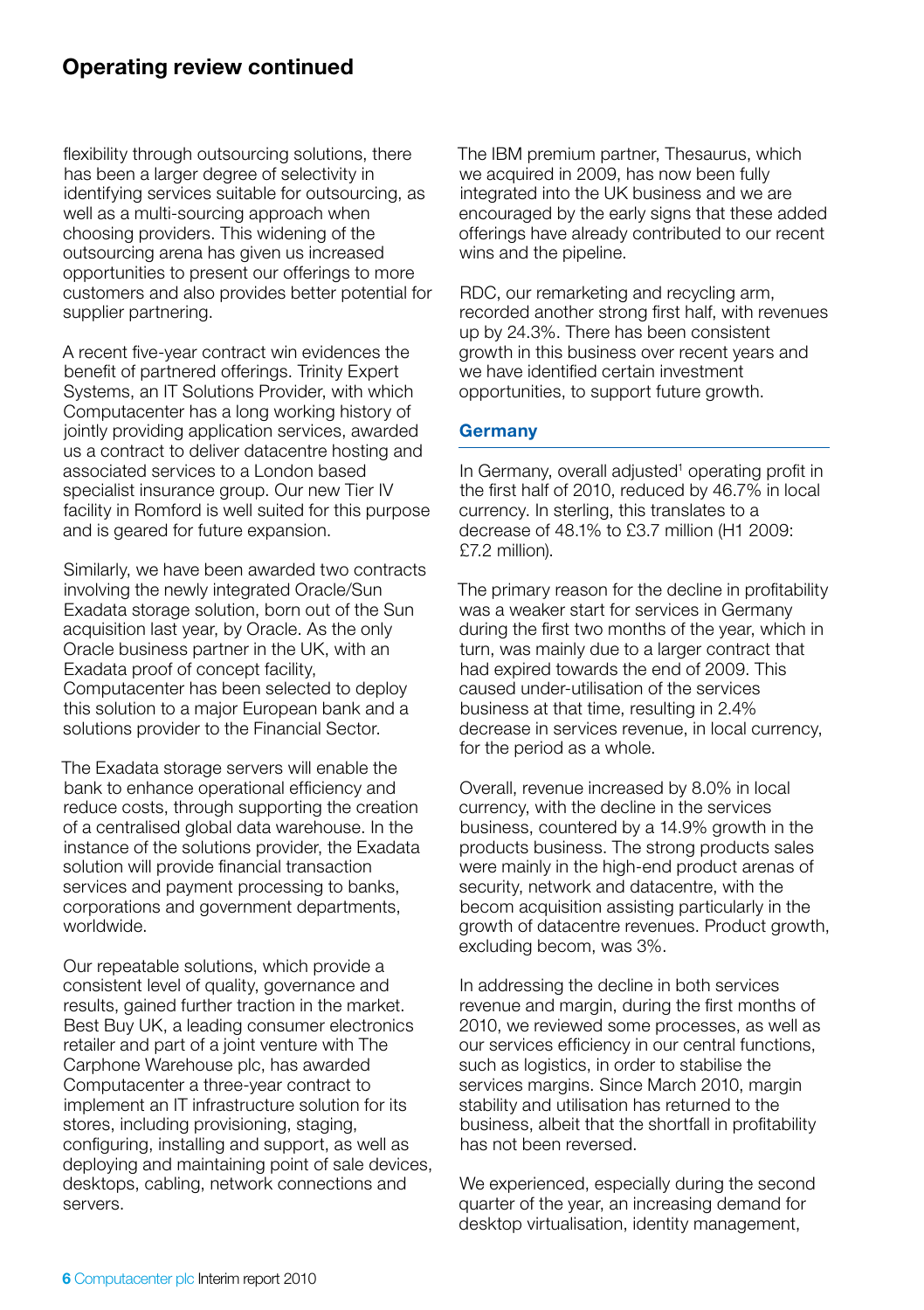

security, Windows 7, networking and collaboration.

Towards the end of the first half, the pipeline for consulting projects improved, which is particularly pleasing, since an increased demand for consulting projects often precedes hardware and maintenance services contracts, signalling possible relief in the uncertain market we still find ourselves in.

This early trend may be evidenced by two framework agreements concluded in April 2010 with the Beschaffungsamt des Bundesministeriums des Innern (Procurement department of the German Federal Ministry of the Interior), for the supply of workstations for three years and storage products, as well as consulting, maintenance and support services, over a four-year term.

Also indicative of the early signs that IT spend may be on the increase is a five-year desktop product supply and related services contract win with RAG Aktiengesellschaft, which will entail the supply of more than 6,500 workstations.

Computacenter Germany received the prestigious 'Daimler Supplier Award 2009' at the Daimler Key Supplier Meeting in March, in the category 'IT, General Goods & Services' for its outstanding performance in providing IT services. Additionally, as a member of the Virtual Computing Environment (VCE), a coalition partner system founded by Cisco, EMC and VMware, Computacenter is the first IT service provider which has integrated the Vblock infrastructure packages of the VCE coalition into its portfolio and is advising customers in the planning and implementation of private cloud infrastructures, based on the Vblock architecture.

The integration of the becom business was successfully completed in April 2010, with Computacenter Germany becoming IBM's number one business partner in Germany.

#### France

In a recovering economic environment, with a flat market forecast for 2010 in both the products and services businesses, our French operation achieved strong revenue growth, well ahead of the market, with reported revenue increasing by 8.7% to £164.3 million (H1 2009: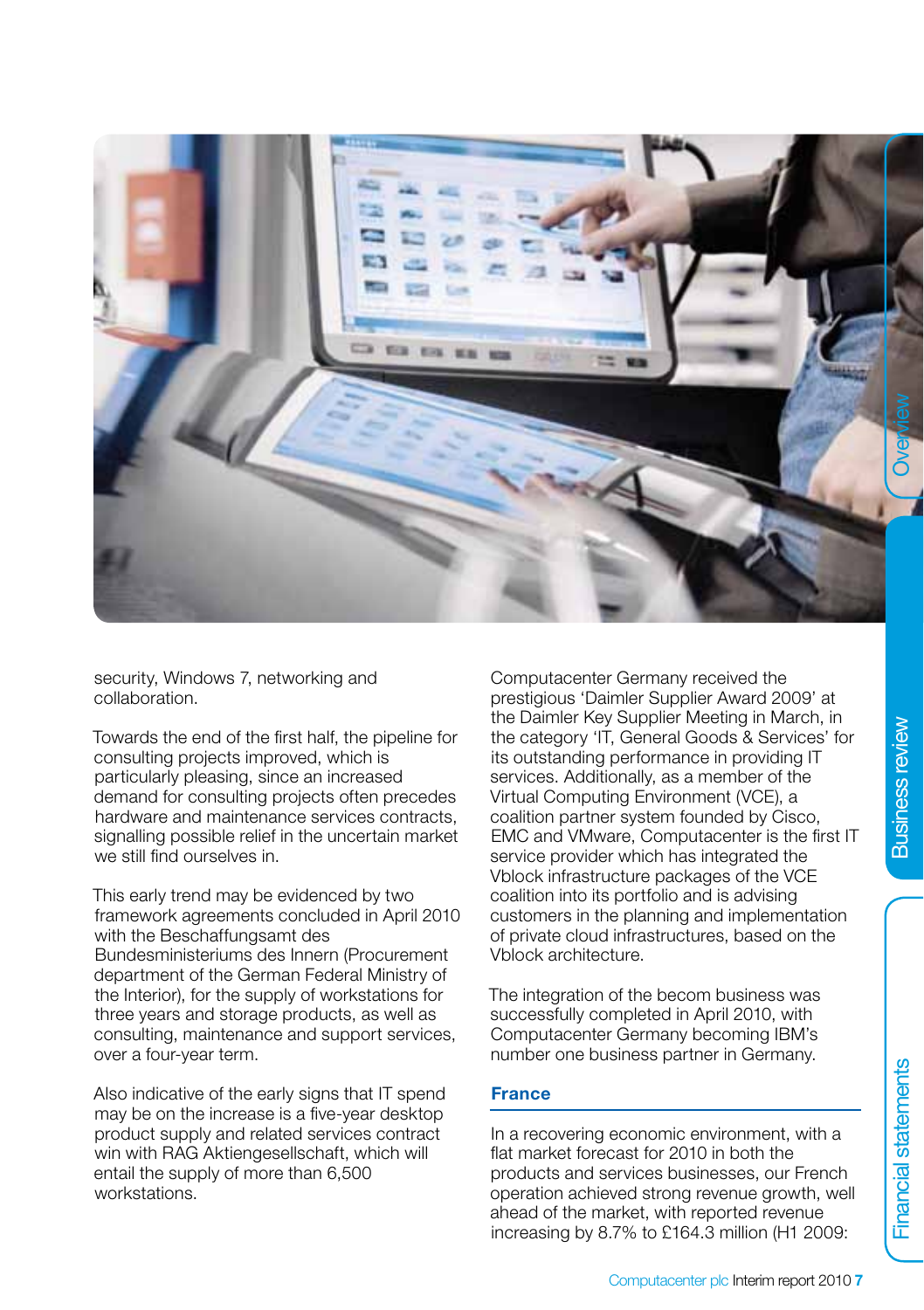£151.1 million). This growth was, however offset by margin erosion, following the renewal in H2 2009 of a major product contract. Consequently, adjusted<sup>1</sup> operating loss improved marginally to £1.2 million (H1 2009: loss of £1.4 million).

Both product and services revenue, in local currency, grew materially by 12.6% and 7.8% respectively. Product growth resulted mainly from strong development in the customer base, enterprise product sales and software revenues. As in the UK, this improvement in product sales was mirrored by an 11.6% growth in professional services revenue; a first in several years. Contractual services growth of 6.0% represents steady progress after significant growth in 2009.

Since we anticipated product margin and volume erosion, our efforts were focused on services revenue and customer base growth. However, better than expected product margins were achieved and services margins continued to grow, driven by increased volume and a leaner, more cost-efficient organisation. General overhead cost reduction has continued, but with some investment made, aimed at accelerating sales during the second half of the year and 2011. We have reorganised the sales force through establishing a sales specialist team with revised performance targets and specific customer sector focus. The reorganised sales force has already achieved successes and in this period, we have won two Wintel product supply contracts with a major advertising company, as well as a mutual insurer to the agricultural workforce. Particularly pleasing, were a number of managed services contract wins with a leading French bank.

Further contributing to an increase in our contractual services customer base, has been a recent contract win with ENIM, a school of the French Army and a maintenance contract with UGAP.

The French enterprise business showed encouraging development, evidenced by good wins with UGAP, the Public Purchasing Agency. and a Europe-wide roll-out for an international telecommunications group. We have also managed to upscale our offerings to the French Army, from primarily, the supply of laptops and desktops, to select services and enterprise activities.

#### Benelux

Our Belgium and Netherlands operations recorded an adjusted<sup>1</sup> operating profit of £280,000 (H1 2009: loss of £166,000). Overall revenue increased by 35.6%, with a significant increase in product sales.

Aside from the revenue increase, the improved result was also assisted by a reduction in the cost base, achieved through a reorganisation during 2009. Contract wins in late 2009 also became fully operational and our decision to leverage our software licensing competencies towards the local market, delivered some encouraging successes, as can be evidenced by key software licensing wins with Asco, Lotus Bakeries and Bank J Van Breda & Co. We also implemented a cabling project for Ikea.

Our business in Luxembourg recorded a loss of £298,000, with reduced revenue of 5.3%, compared to the same period last year (H1 2009: loss of £244,000). The services activity in Luxembourg has, in the first months of 2010, been challenged, but clear signs of improvement towards the end of the half have transpired, especially within the consulting and managed services space, as can be evidenced by a recent three-year managed services contract win with a major energy utilities group.

#### Group Risk Statement

The principal risks to our business and our approach to mitigating those risks remain as set out on pages 22 and 23 of our 2009 Report and Accounts. The economic climate remains uncertain and our enhanced offerings, which help customers remove cost and risk from their IT expenditure, continue to be Computacenter's primary defence against this threat. In addition, strategies remain in place to mitigate operational risks in particular, those relating to the implementation of complex end-to-end service contracts. These mitigation strategies are currently being enhanced through the building of services processes. Together with achieving the desired progress on the Group-wide ERP project, the successful implementation of the new services processes, feature at the top of our Group Risk Log.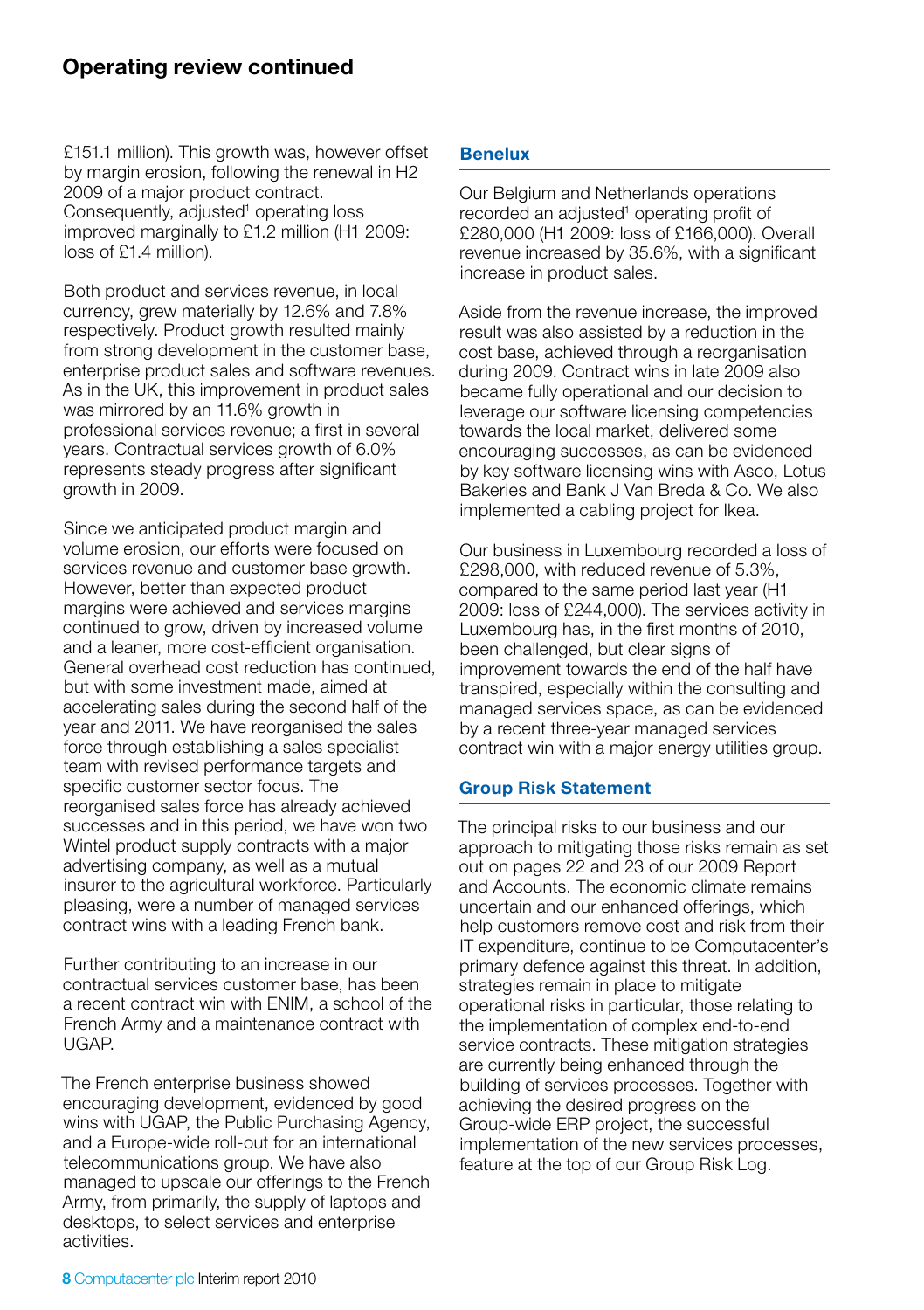# Responsibility statement

The Directors confirm that to the best of their knowledge:

- This financial information has been prepared in accordance with IAS 34;
- This interim management report includes a fair review of the information required by DTR 4.2.7R (indication of important events during the first six months and description of principal risks and uncertainties for the remaining six months of the year); and
- This interim management report includes a fair review of the information required by DTR 4.2.8R (disclosure of related party transactions and changes therein).

Anthony Groupy

**MJ Norris FA Conophy**<br>Chief Executive Finance Direc 26 August 2010

Finance Director<br>26 August 2010

On behalf of the Board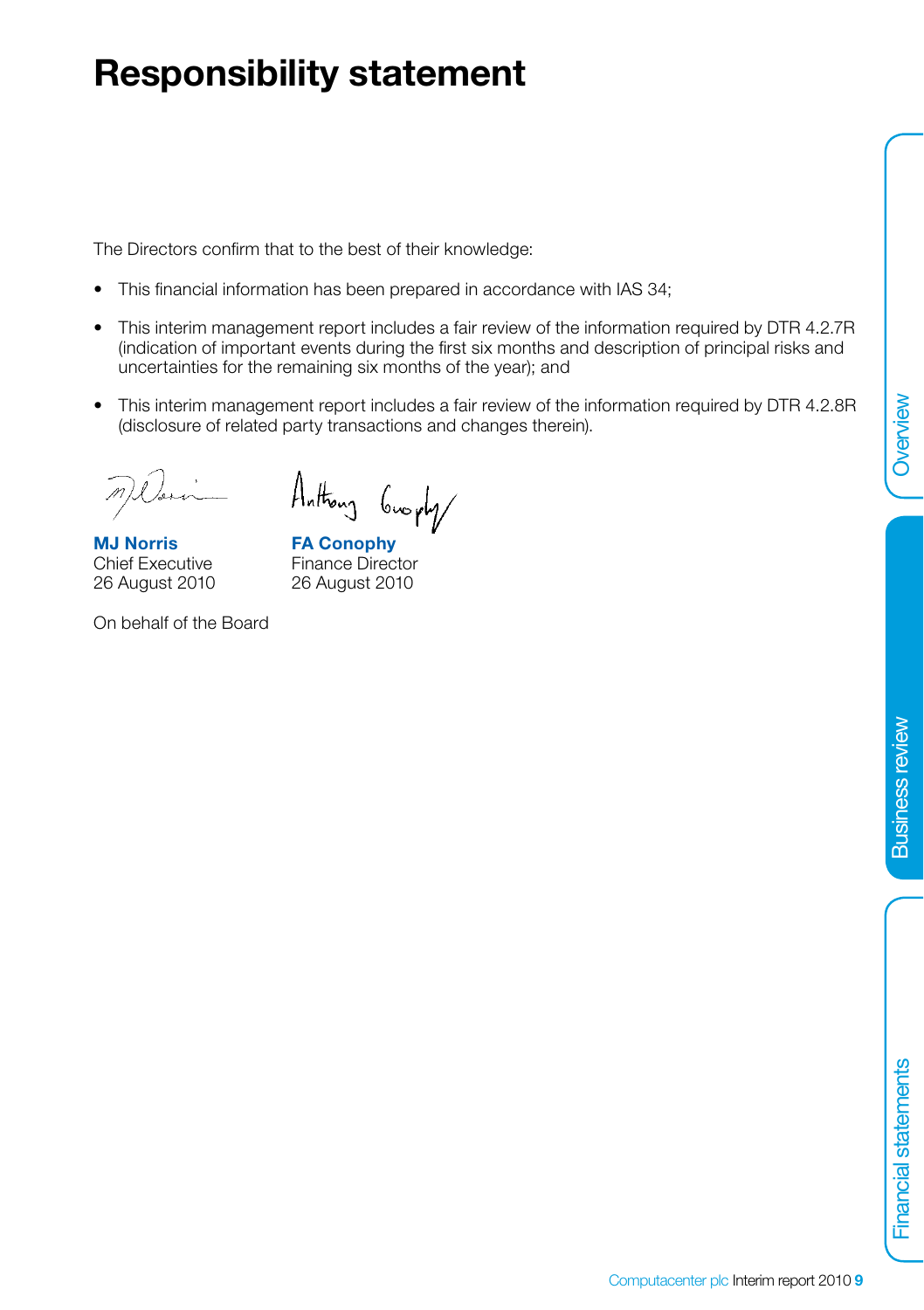## Independent review report to Computacenter Plc

#### Introduction

We have been engaged by the Company to review the condensed set of financial statements in the half-yearly financial report for the six months ended 30 June 2010 which comprises the Consolidated Income Statement, Consolidated Statement of Comprehensive Income, Consolidated Balance Sheet, Consolidated Statement of Changes in Equity, Consolidated Cash Flow Statement, and the related notes 1 to 12. We have read the other information contained in the half yearly financial report and considered whether it contains any apparent misstatements or material inconsistencies with the information in the condensed set of financial statements.

This report is made solely to the Company in accordance with guidance contained in ISRE 2410 (UK and Ireland) "Review of Interim Financial Information Performed by the Independent Auditor of the Entity" issued by the Auditing Practices Board. To the fullest extent permitted by law, we do not accept or assume responsibility to anyone other than the Company, for our work, for this report, or for the conclusions we have formed.

#### Directors' responsibilities

The half-yearly financial report is the responsibility of, and has been approved by, the Directors. The Directors are responsible for preparing the half-yearly financial report in accordance with the Disclosure and Transparency Rules of the United Kingdom's Financial Services Authority.

As disclosed in note 2, the annual financial statements of the Group are prepared in accordance with IFRSs as adopted by the European Union. The condensed set of financial statements included in this half-yearly financial report has been prepared in accordance with International Accounting Standard 34, "Interim Financial Reporting", as adopted by the European Union.

#### Our responsibility

Our responsibility is to express to the Company a conclusion on the condensed set of financial statements in the half-yearly financial report based on our review.

#### Scope of review

We conducted our review in accordance with International Standard on Review Engagements (UK and Ireland) 2410, "Review of Interim Financial Information Performed by the Independent Auditor of the Entity" issued by the Auditing Practices Board for use in the United Kingdom. A review of interim financial information consists of making enquiries, primarily of persons responsible for financial and accounting matters, and applying analytical and other review procedures. A review is substantially less in scope than an audit conducted in accordance with International Standards on Auditing (UK and Ireland) and consequently does not enable us to obtain assurance that we would become aware of all significant matters that might be identified in an audit. Accordingly, we do not express an audit opinion.

#### **Conclusion**

Based on our review, nothing has come to our attention that causes us to believe that the condensed set of financial statements in the half-yearly financial report for the six months ended 30 June 2010 is not prepared, in all material respects, in accordance with International Accounting Standard 34 as adopted by the European Union and the Disclosure and Transparency Rules of the United Kingdom's Financial Services Authority.

 $k$ met  $k$   $\gamma$   $\sim$   $\mu$ r

Ernst & Young LLP Registered auditor Luton 26 August 2010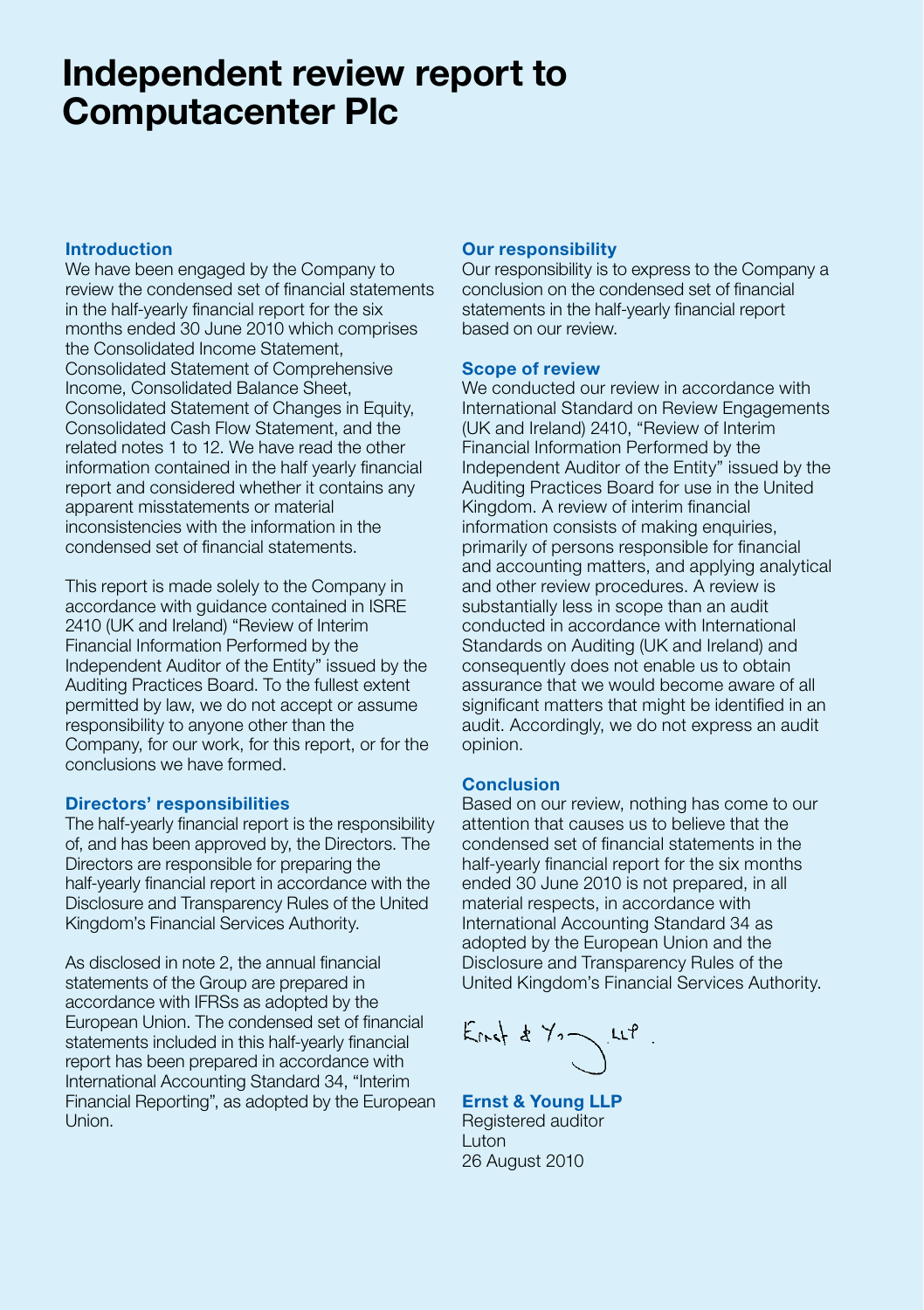# Consolidated income statement

For the six months ended 30 June 2010

|                                                                   | <b>Note</b>    | <b>Unaudited</b><br>H <sub>1</sub> 2010<br>£'000 | Unaudited<br>H1 2009<br>£'000 | Audited<br><b>Year 2009</b><br>£'000 |
|-------------------------------------------------------------------|----------------|--------------------------------------------------|-------------------------------|--------------------------------------|
| <b>Revenue</b>                                                    | $\overline{4}$ | 1,288,780                                        | 1,222,184                     | 2,503,198                            |
| Cost of sales                                                     |                | (1, 115, 022)                                    | (1,051,560)                   | (2, 153, 395)                        |
| <b>Gross profit</b>                                               |                | 173,758                                          | 170,624                       | 349,803                              |
|                                                                   |                |                                                  |                               |                                      |
| Distribution costs                                                |                | (9, 384)                                         | (9,686)                       | (19,032)                             |
| Administrative expenses                                           |                | (142, 434)                                       | (140, 947)                    | (272, 876)                           |
| <b>Operating profit:</b>                                          |                |                                                  |                               |                                      |
| Before amortisation of acquired intangibles and exceptional items |                | 21,940                                           | 19,991                        | 57,895                               |
| Amortisation of acquired intangibles                              |                | (299)                                            | (259)                         | (517)                                |
| Exceptional items                                                 | 6              |                                                  | (6,003)                       | (5, 299)                             |
| <b>Operating profit</b>                                           |                | 21,641                                           | 13,729                        | 52,079                               |
|                                                                   |                |                                                  |                               |                                      |
| Finance revenue                                                   |                | 1,249                                            | 1,000                         | 1,307                                |
| Finance costs                                                     |                | (1, 914)                                         | (2,748)                       | (4, 977)                             |
| <b>Profit before tax:</b>                                         |                |                                                  |                               |                                      |
| Before amortisation of acquired intangibles and exceptional items |                | 21,275                                           | 18.243                        | 54.225                               |
| Amortisation of acquired intangibles                              |                | (299)                                            | (259)                         | (517)                                |
| Exceptional items                                                 | 6              |                                                  | (6,003)                       | (5, 299)                             |
| <b>Profit before tax</b>                                          |                | 20,976                                           | 11,981                        | 48,409                               |
|                                                                   |                |                                                  |                               |                                      |
| Income tax expense:                                               |                |                                                  |                               |                                      |
| <b>Before exceptional items</b>                                   |                | (5, 208)                                         | (3,851)                       | (12, 113)                            |
| Tax on exceptional items                                          | 6              |                                                  | 1.276                         | 1,415                                |
| Income tax expense                                                | $\overline{7}$ | (5, 208)                                         | (2, 575)                      | (10,698)                             |
| <b>Profit for the period</b>                                      |                | 15,768                                           | 9.406                         | 37,711                               |
|                                                                   |                |                                                  |                               |                                      |
| <b>Attributable to:</b>                                           |                |                                                  |                               |                                      |
| Equity holders of the parent                                      |                | 15,768                                           | 9,406                         | 37,703                               |
| Non-controlling interests                                         |                |                                                  |                               | 8                                    |
| <b>Profit for the period</b>                                      |                | 15,768                                           | 9.406                         | 37,711                               |
| <b>Earnings per share</b>                                         |                |                                                  |                               |                                      |
| - basic for profit for the period                                 | 8              | 10.7p                                            | 6.4p                          | 25.7p                                |
| - diluted for profit for the period                               | 8              | 10.3 <sub>p</sub>                                | 6.3p                          | 24.9p                                |

Overview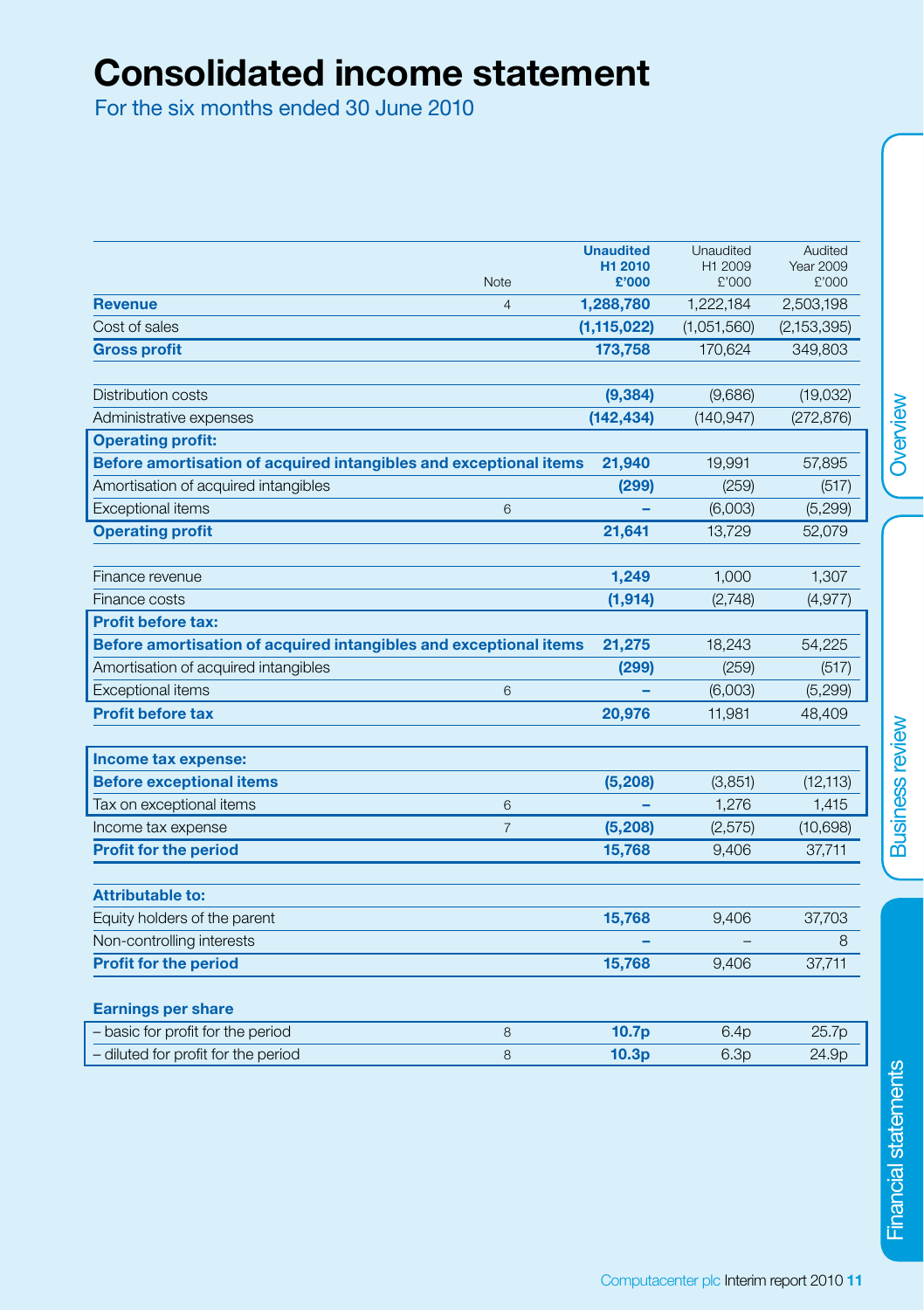## Consolidated statement of comprehensive income

For the six months ended 30 June 2010

|                                                           | <b>Unaudited</b><br>H <sub>1</sub> 2010<br>£'000 | Unaudited<br>H <sub>1</sub> 2009<br>£'000 | Audited<br>Year 2009<br>£'000 |
|-----------------------------------------------------------|--------------------------------------------------|-------------------------------------------|-------------------------------|
| Profit for the period                                     | 15,768                                           | 9.406                                     | 37,711                        |
| Exchange differences on translation of foreign operations | (8, 149)                                         | (12, 163)                                 | (10, 173)                     |
| Total comprehensive income for the period                 | 7,619                                            | (2,757)                                   | 27,538                        |
| <b>Attributable to:</b>                                   |                                                  |                                           |                               |
| Equity holders of the parent                              | 7.626                                            | (2,755)                                   | 27,543                        |
| Non-controlling interests                                 | (7)                                              | (2)                                       | (5)                           |
|                                                           | 7,619                                            | (2,757)                                   | 27.538                        |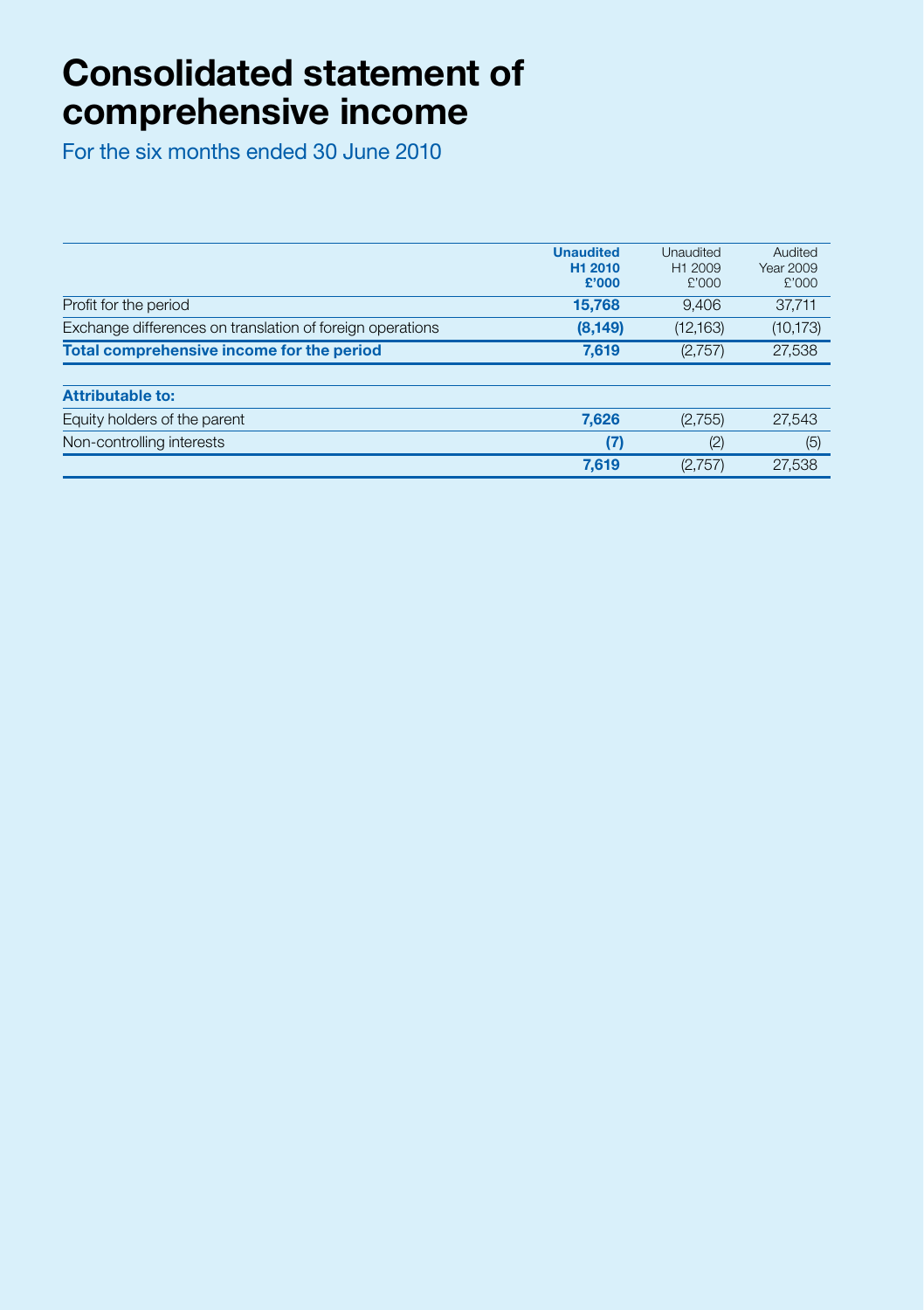# Consolidated balance sheet

As at 30 June 2010

|                                 | <b>Unaudited</b><br>H1 2010 | Unaudited<br>H1 2009 | Audited<br><b>Year 2009</b> |
|---------------------------------|-----------------------------|----------------------|-----------------------------|
|                                 | £'000                       | £'000                | £'000                       |
| <b>Non-current assets</b>       |                             |                      |                             |
| Property, plant and equipment   | 96,241                      | 113,392              | 105,290                     |
| Intangible assets               | 77,336                      | 52,503               | 72,965                      |
| Investment in associate         | 52                          |                      | 57                          |
| Deferred income tax asset       | 17,647                      | 17,674               | 16,444                      |
|                                 | 191,276                     | 183,569              | 194,756                     |
| <b>Current assets</b>           |                             |                      |                             |
| Inventories                     | 69,062                      | 71,056               | 67,086                      |
| Trade and other receivables     | 410,479                     | 403,101              | 475,646                     |
| Prepayments                     | 52,247                      | 59,214               | 55,785                      |
| Accrued income                  | 51,631                      | 70,229               | 29,538                      |
| Forward currency contracts      | 588                         |                      | 726                         |
| Cash and short-term deposits    | 129,571                     | 75,542               | 108,017                     |
|                                 | 713,578                     | 679,142              | 736,798                     |
| <b>Total assets</b>             | 904,854                     | 862,711              | 931,554                     |
|                                 |                             |                      |                             |
| <b>Current liabilities</b>      |                             |                      |                             |
| Trade and other payables        | 384,637                     | 332,022              | 378,929                     |
| Deferred income                 | 93,769                      | 107,648              | 123,861                     |
| <b>Financial liabilities</b>    | 55,971                      | 64,362               | 48,647                      |
| Forward currency contracts      |                             | 25                   |                             |
| Income tax payable              | 5,768                       | 3,849                | 3,815                       |
| Provisions                      | 2,202                       | 2,439                | 2,202                       |
|                                 | 542,347                     | 510,345              | 557,454                     |
| <b>Non-current liabilities</b>  |                             |                      |                             |
| <b>Financial liabilities</b>    | 16,503                      | 29,256               | 22,022                      |
| Provisions                      | 10,338                      | 10,337               | 11,605                      |
| Other non-current liabilities   | 47                          | 381                  | 227                         |
| Deferred income tax liabilities | 1,556                       | 1,515                | 1,674                       |
|                                 | 28,444                      | 41,489               | 35,528                      |
| <b>Total liabilities</b>        | 570,791                     | 551,834              | 592,982                     |
| <b>Net assets</b>               | 334,063                     | 310,877              | 338,572                     |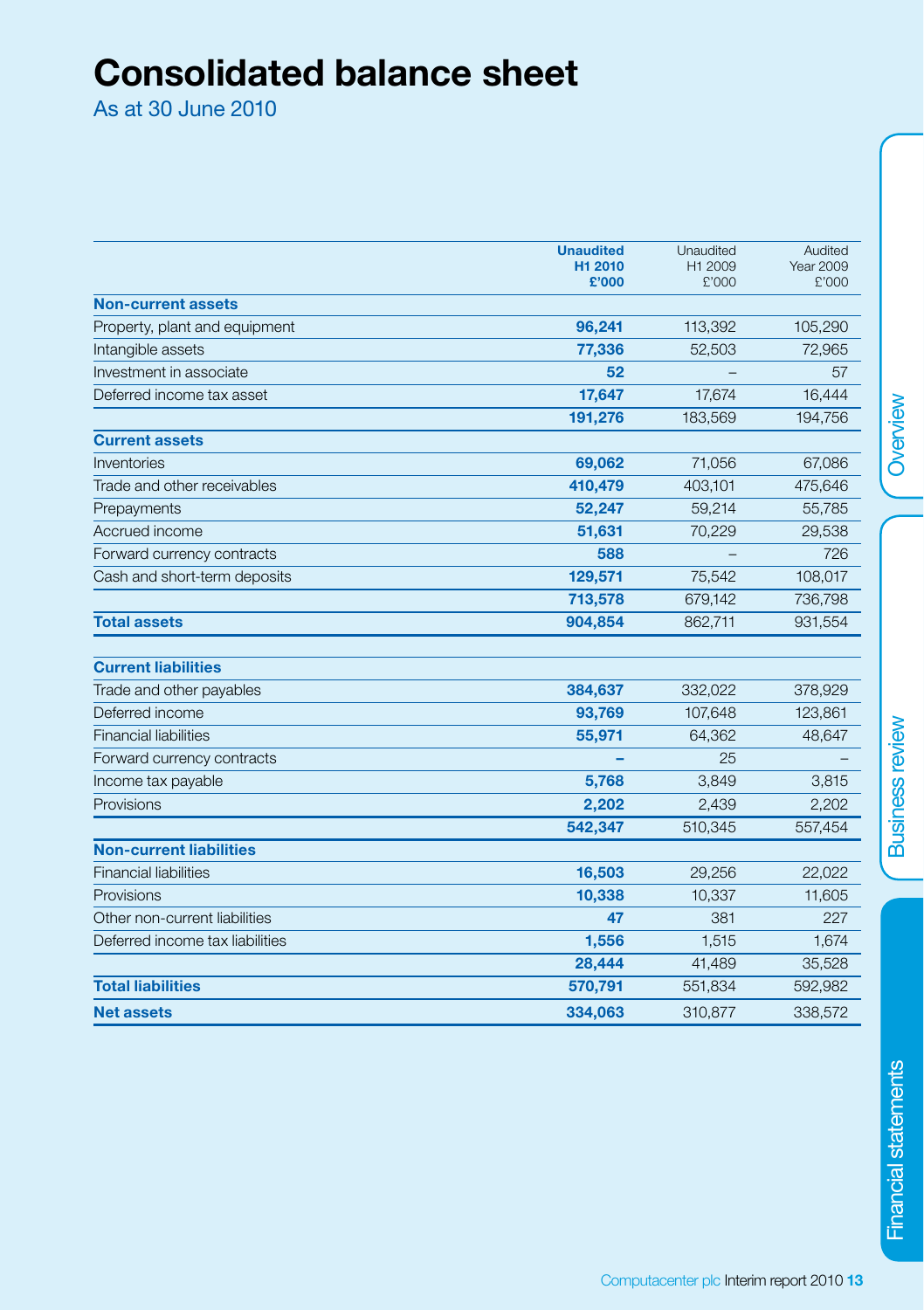|                                      | <b>Unaudited</b> | Unaudited | Audited          |
|--------------------------------------|------------------|-----------|------------------|
|                                      | H1 2010          | H1 2009   | <b>Year 2009</b> |
|                                      | £'000            | £'000     | £'000            |
| <b>Capital and reserves</b>          |                  |           |                  |
| <b>Issued capital</b>                | 9,231            | 9.184     | 9,186            |
| Share premium                        | 3,168            | 2.890     | 2,929            |
| Capital redemption reserve           | 74,950           | 74,950    | 74,950           |
| Own shares held                      | (10, 377)        | (9,838)   | (9,657)          |
| Foreign currency translation reserve | 8,066            | 14.207    | 16,208           |
| Retained earnings                    | 249.016          | 219.465   | 244.940          |
| <b>Shareholders' equity</b>          | 334.054          | 310.858   | 338,556          |
| Non-controlling interest             | 9                | 19        | 16               |
| <b>Total equity</b>                  | 334,063          | 310.877   | 338.572          |

Approved by the Board on 26 August 2010

 $\widehat{m}$ 

**MJ Norris FA Conophy**<br>Chief Executive Finance Director

Anthony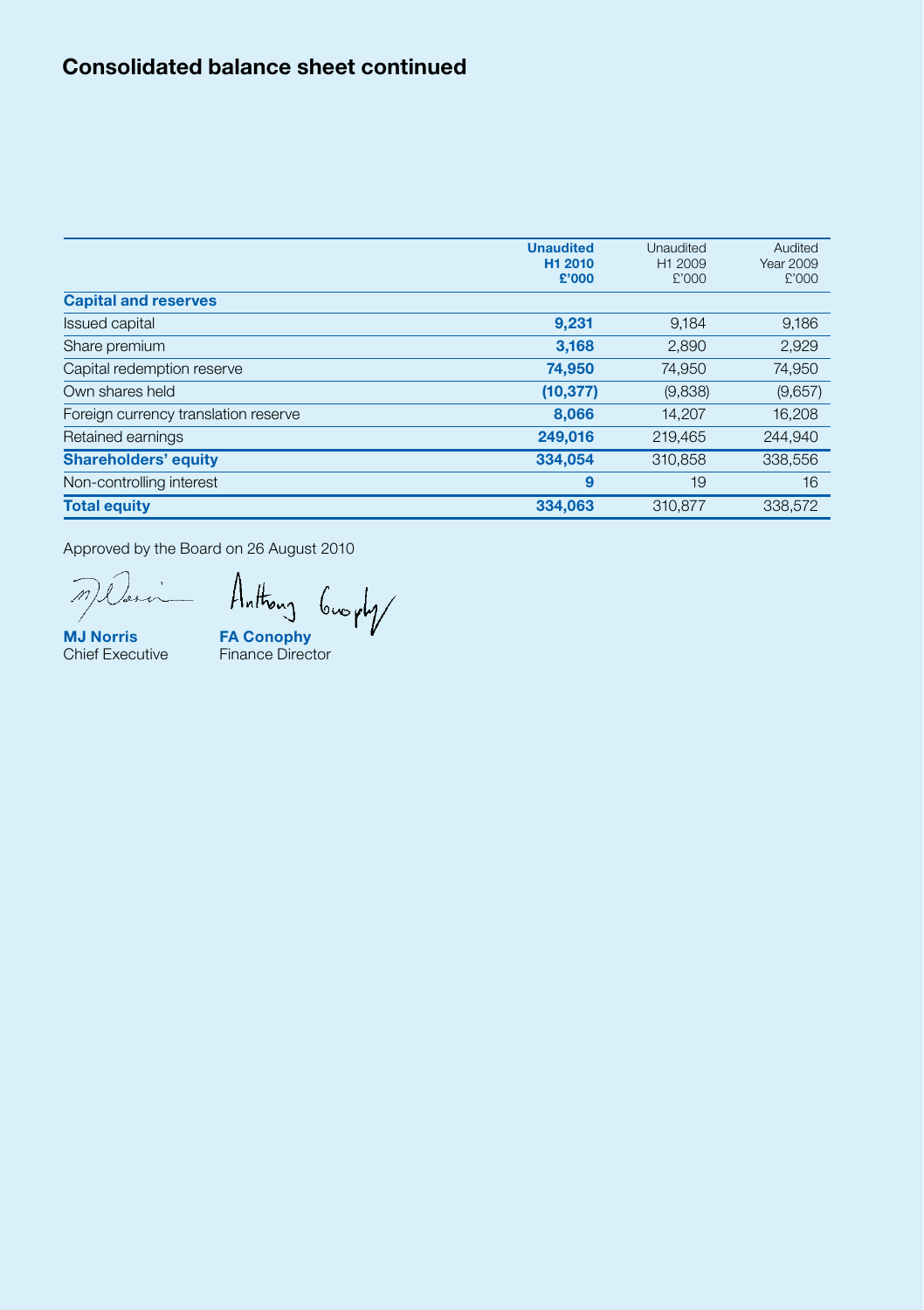# Consolidated statement of changes in equity

|                                              |                          | Attributable to equity holders of the parent |                                                 |                          |                                                               |                               |           |                                                 |                          |
|----------------------------------------------|--------------------------|----------------------------------------------|-------------------------------------------------|--------------------------|---------------------------------------------------------------|-------------------------------|-----------|-------------------------------------------------|--------------------------|
|                                              | Issued<br>£'000          | capital premium<br>£'000                     | Capital<br>Share redemption<br>reserve<br>£'000 | Own<br>held<br>£'000     | Foreign<br>currency<br>shares translation<br>reserve<br>£'000 | Retained<br>earnings<br>£'000 | £'000     | Non-<br>controlling<br>Total interests<br>£'000 | Total<br>equity<br>£'000 |
| At 1 January 2009                            | 9,181                    | 2,890                                        | 74,950                                          | (11, 169)                | 26,368                                                        | 218,970                       | 321,190   | 21                                              | 321,211                  |
| Profit for the period                        |                          |                                              |                                                 |                          |                                                               | 9,406                         | 9,406     | $\overline{\phantom{0}}$                        | 9,406                    |
| Other comprehensive income                   | -                        | $\qquad \qquad -$                            | -                                               | $\qquad \qquad -$        | (12, 161)                                                     | $\qquad \qquad -$             | (12, 161) | (2)                                             | (12, 163)                |
| Total comprehensive income                   | $\qquad \qquad -$        | $\overline{\phantom{0}}$                     | $\overline{\phantom{0}}$                        | $\qquad \qquad -$        | (12, 161)                                                     | 9,406                         | (2,755)   | (2)                                             | (2,757)                  |
| Cost of share-based payment                  | -                        |                                              |                                                 | -                        | $\qquad \qquad -$                                             | 1,076                         | 1,076     | $\overline{\phantom{0}}$                        | 1,076                    |
| Exercise of options                          | 3                        |                                              |                                                 | 1.890                    |                                                               | (1,890)                       | 3         |                                                 | 3                        |
| Purchase of own shares                       | -                        | $\qquad \qquad -$                            | $\qquad \qquad -$                               | (559)                    | $\qquad \qquad -$                                             |                               | (559)     | -                                               | (559)                    |
| Equity dividends                             | -                        |                                              |                                                 |                          | $\overline{\phantom{0}}$                                      | (8,097)                       | (8,097)   | $\overline{\phantom{0}}$                        | (8,097)                  |
| <b>At 30 June 2009</b>                       | 9,184                    | 2,890                                        | 74,950                                          | (9,838)                  | 14,207                                                        | 219,465                       | 310,858   | 19                                              | 310,877                  |
| Profit for the period                        | -                        |                                              |                                                 |                          |                                                               | 28,297                        | 28,297    | 8                                               | 28,305                   |
| Other comprehensive income                   | $\overline{\phantom{0}}$ | $\overline{\phantom{0}}$                     | $\overline{\phantom{0}}$                        | $\qquad \qquad -$        | 2.001                                                         | $\qquad \qquad -$             | 2,001     | (11)                                            | 1,990                    |
| Total comprehensive income                   | $\overline{\phantom{0}}$ | $\overline{\phantom{0}}$                     |                                                 | $\overline{\phantom{0}}$ | 2,001                                                         | 28,297                        | 30,298    | (3)                                             | 30,295                   |
| Cost of share-based payment                  |                          |                                              |                                                 | $\overline{\phantom{0}}$ | -                                                             | 1,479                         | 1,479     | $\overline{\phantom{0}}$                        | 1,479                    |
| Deferred taxation on share<br>based payments |                          |                                              |                                                 |                          |                                                               | 298                           | 298       |                                                 | 298                      |
| Exercise of options                          | $\overline{2}$           | 39                                           |                                                 | 182                      | -                                                             | (182)                         | 41        | $\overline{\phantom{0}}$                        | 41                       |
| Purchase of own shares                       | $\overline{\phantom{0}}$ | $\qquad \qquad -$                            | $\qquad \qquad -$                               | (1)                      | $\overline{\phantom{0}}$                                      |                               | (1)       | -                                               | (1)                      |
| Equity dividends                             | -                        |                                              | $\overline{\phantom{0}}$                        | $\equiv$                 | $\equiv$                                                      | (4, 417)                      | (4, 417)  | $\overline{a}$                                  | (4, 417)                 |
| At 31 December 2009                          | 9,186                    | 2,929                                        | 74,950                                          | (9,657)                  | 16,208                                                        | 244,940                       | 338,556   | 16                                              | 338,572                  |
| Profit for the period                        | -                        |                                              | -                                               | -                        |                                                               | 15,768                        | 15,768    |                                                 | 15,768                   |
| Other comprehensive income                   | -                        | $\qquad \qquad -$                            | $\overline{\phantom{0}}$                        | $\qquad \qquad -$        | (8, 142)                                                      |                               | (8, 142)  | (7)                                             | (8, 149)                 |
| Total comprehensive income                   | $\overline{\phantom{0}}$ | $\qquad \qquad -$                            |                                                 | $\overline{\phantom{0}}$ | (8, 142)                                                      | 15,768                        | 7,626     | (7)                                             | 7,619                    |
| Cost of share-based payment                  |                          |                                              |                                                 |                          |                                                               | 1,320                         | 1,320     |                                                 | 1,320                    |
| Deferred taxation on share<br>based payments |                          |                                              |                                                 |                          |                                                               | 131                           | 131       |                                                 | 131                      |
| Exercise of options                          | 45                       | 239                                          | $\qquad \qquad -$                               | 1,332                    | $\qquad \qquad -$                                             | (1, 332)                      | 284       | -                                               | 284                      |
| Purchase of own shares                       | -                        |                                              | $\qquad \qquad -$                               | (2,052)                  | $\overline{\phantom{0}}$                                      |                               | (2,052)   | $\overline{\phantom{0}}$                        | (2,052)                  |
| Equity dividends                             | -                        |                                              |                                                 |                          | $\overline{\phantom{0}}$                                      | (11, 811)                     | (11, 811) | -                                               | (11, 811)                |
| <b>At 30 June 2010</b>                       | 9.231                    | 3.168                                        | 74.950                                          | (10, 377)                | 8.066                                                         | 249,016                       | 334,054   |                                                 | 9 334,063                |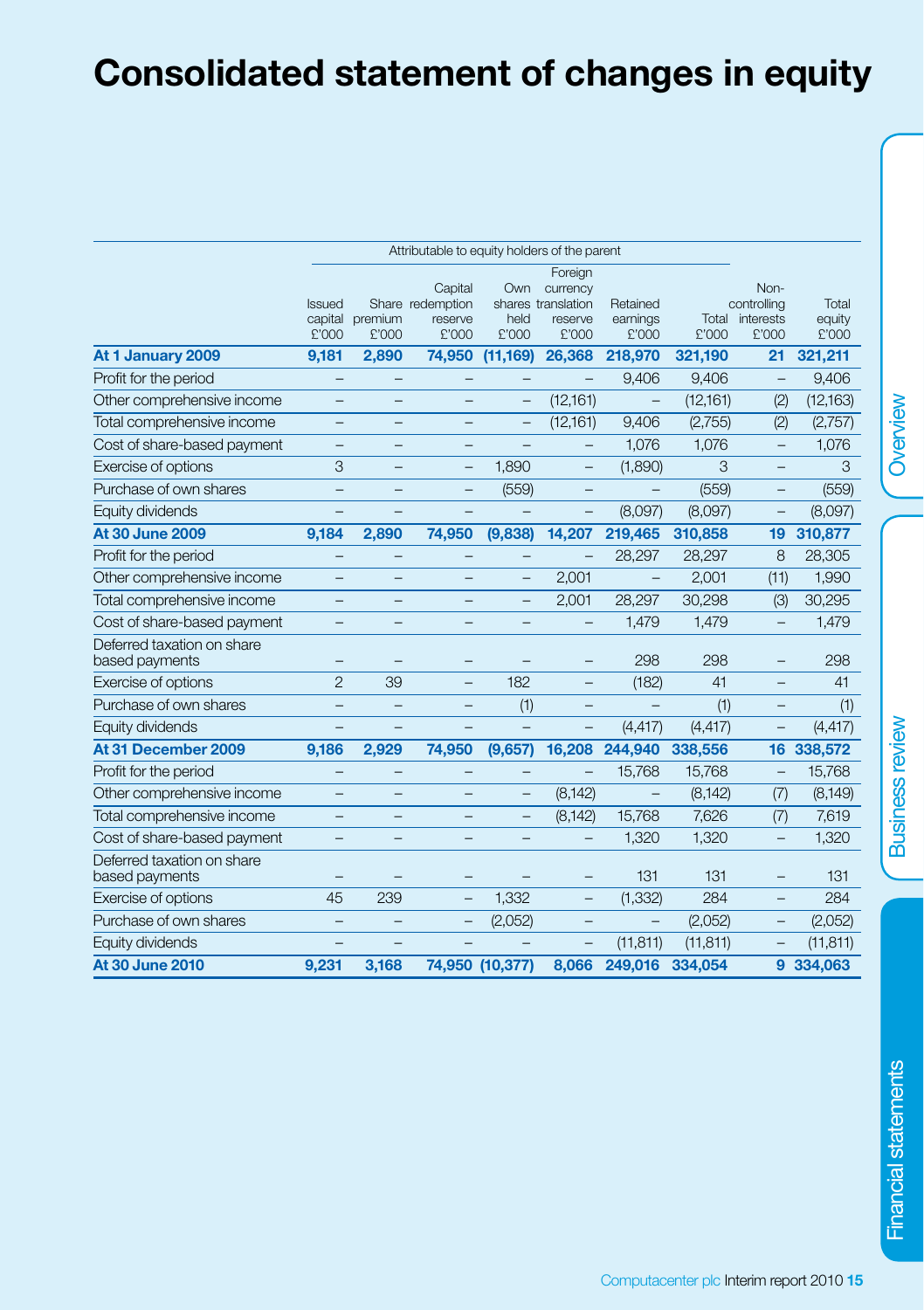# Consolidated cash flow statement

For the six months ended 30 June 2010

|                                                          | <b>Unaudited</b> | Unaudited        | Audited                   |
|----------------------------------------------------------|------------------|------------------|---------------------------|
|                                                          | H1 2010<br>£'000 | H1 2009<br>£'000 | <b>Year 2009</b><br>£'000 |
| <b>Operating activities</b>                              |                  |                  |                           |
| Profit before tax                                        | 20,976           | 11,981           | 48,409                    |
| Net finance costs                                        | 665              | 1,748            | 3,670                     |
| Depreciation                                             | 16,066           | 17,932           | 35,326                    |
| Amortisation                                             | 2,433            | 2,199            | 4,631                     |
| Share-based payments                                     | 1,320            | 1,076            | 2,555                     |
| Loss on disposal of property, plant and equipment        | 18               | 229              | 23                        |
| Loss on disposal of intangible assets                    | -                | 26               |                           |
| Profit on disposal of business                           |                  |                  | (1,879)                   |
| (Increase)/decrease in inventories                       | (6, 171)         | 28,247           | 34,126                    |
| Decrease in trade and other receivables                  | 24,358           | 57,946           | 52,348                    |
| (Decrease)/increase in trade and other payables          | (3,529)          | (24, 495)        | 10,960                    |
| Other adjustments                                        | (23)             | (428)            | 283                       |
| Cash generated from operations                           | 56,113           | 96,461           | 190,452                   |
| Income taxes paid                                        | (4, 568)         | (10, 029)        | (17,500)                  |
| Net cash flow from operating activities                  | 51,545           | 86,432           | 172,952                   |
| <b>Investing activities</b>                              |                  |                  |                           |
| Interest received                                        | 1,122            | 927              | 1.717                     |
| Acquisition of subsidiaries, net of cash acquired        |                  |                  | (9, 742)                  |
| Proceeds from sale of business                           |                  |                  | 2,982                     |
| Sale of property, plant and equipment                    | 50               | $\overline{4}$   | 7                         |
| Purchases of property, plant and equipment               | (7,983)          | (5,064)          | (9, 511)                  |
| Purchases of intangible assets                           | (8, 137)         | (3,526)          | (11,790)                  |
| Net cash flow from investing activities                  | (14, 948)        | (7,659)          | (26, 337)                 |
| <b>Financing activities</b>                              |                  |                  |                           |
| Interest paid                                            | (1, 914)         | (2,623)          | (4, 540)                  |
| Dividends paid to equity shareholders of the parent      | (11, 811)        | (8,097)          | (12, 514)                 |
| Proceeds from issue of shares                            | 284              | 3                | 44                        |
| Purchase of own shares                                   | (2,052)          | (559)            | (560)                     |
| Repayment of capital element of finance leases           | (10, 339)        | (10, 476)        | (20, 956)                 |
| Repayment of loans                                       | (8,781)          | (28, 775)        | (40,248)                  |
| New borrowings                                           | 6,019            | 11,235           | 16,357                    |
| (Increase)/decrease in factor financing                  | 17,142           | (15,601)         | (25,600)                  |
| Net cash flow from financing activities                  | (11, 452)        | (54, 893)        | (88,017)                  |
|                                                          |                  |                  |                           |
| Increase in cash and cash equivalents                    | 25,145           | 23,880           | 58,598                    |
| Effect of exchange rates on cash and cash equivalents    | (1,987)          | (1,081)          | (533)                     |
| Cash and cash equivalents at the beginning of the period | 104,954          | 46,889           | 46,889                    |
| Cash and cash equivalents at end of the period           | 128,112          | 69,688           | 104,954                   |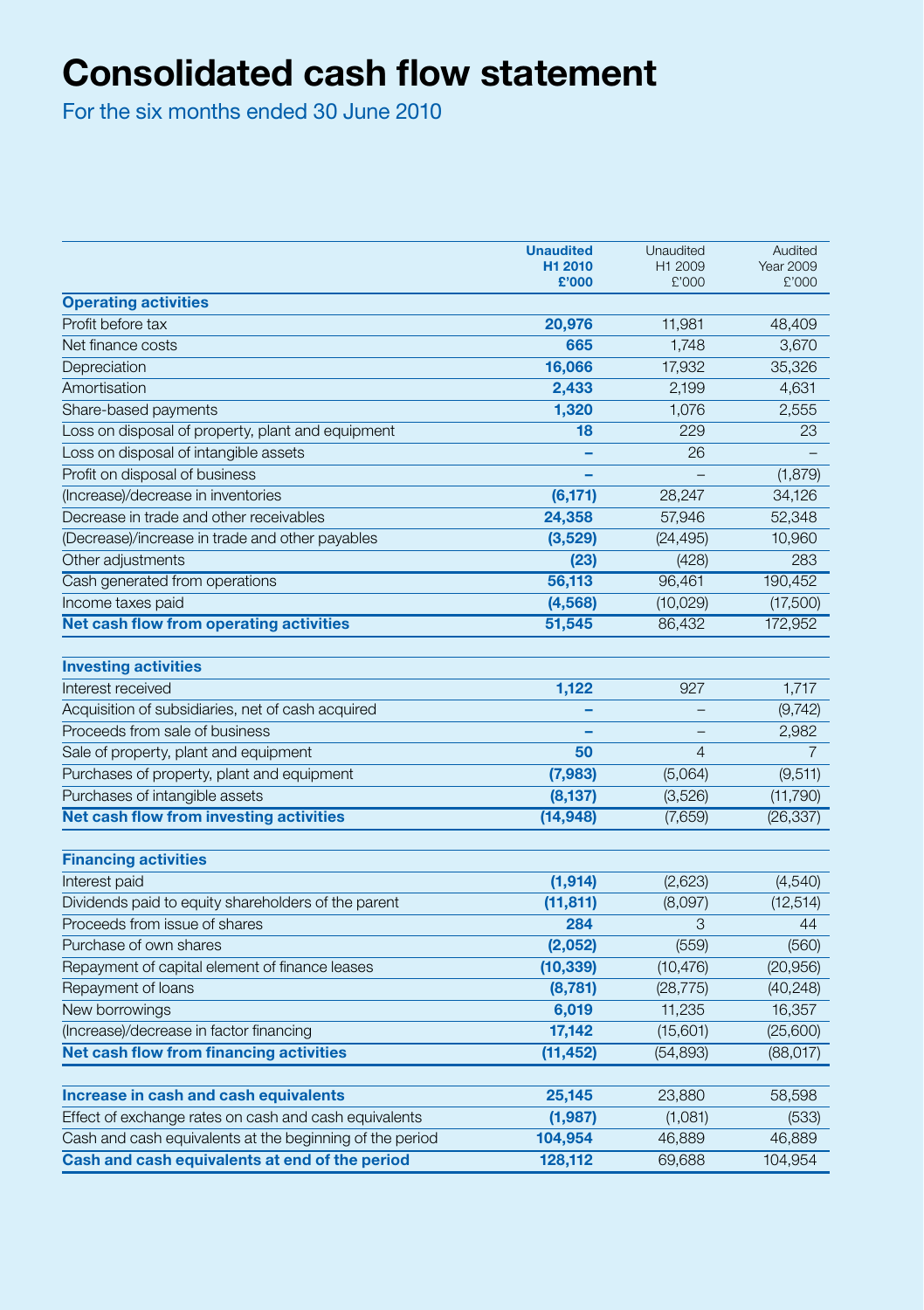#### Computacenter plc Interim report 2010 17

#### 1 Corporate information

The interim condensed consolidated financial statements of the Group for the six months ended 30 June 2010 were authorised for issue in accordance with a resolution of the Directors on 26 August 2010.

Computacenter plc is a limited company incorporated and domiciled in England whose shares are publicly traded.

#### 2 Basis of preparation

The interim condensed consolidated financial statements for the six months ended 30 June 2010 have been prepared in accordance with International Accounting Standard 34 'Interim Financial Reporting', as adopted by the European Union. They do not include all of the information and disclosures required in the annual financial statements, and should be read in conjunction with the Group's annual financial statements as at 31 December 2009.

The Group's strong cash position, combined with the strong cash flows generated by the business, support the Directors' view that the Group has sufficient funds available for it to meet its foreseeable working capital requirements. The directors have concluded therefore that the going concern basis remains appropriate.

#### 3 Significant accounting policies

The accounting policies applied by the Group in these condensed consolidated interim financial statements are the same as those applied by the Group in its consolidated financial statements for the year ended 31 December 2009, except for the adoption of new Standards and Interpretations as of 1 January 2010, noted below:

#### *IFRS 3 Business Combinations (Revised)*

IFRS 3 (Revised) introduces significant changes in the accounting for business combinations. It requires that all acquisition related costs are expensed in the period incurred rather than included in the cost of the investment, that changes to the contingent consideration following a business combination are shown in the statement of comprehensive income instead of adjusting goodwill and that changes to deferred tax assets relating to business combinations are only reflected within goodwill if they occur within the measurement period. The Group has applied IFRS 3 (Revised) with effect from 1 January 2010. During the period the Group recognised the benefit of tax losses of £932,000 attributable to an acquisition completed in a previous period. The impact is included within current income tax expense. Had the standard not been adopted, an adjustment to goodwill would have been required.

A number of other new, revised or amended standards and interpretations are effective for the current period, but none of them has had any material impact on the interim condensed financial statements.

#### 4 Segment information

For management purposes, the Group is organised into geographical segments, with each segment determined by the location of the Group's assets and operations. The Group's business in each geography is managed separately and held in separate statutory entities.

No operating segments have been aggregated to form the above reportable operating segments.

Management monitors the operating results of its geographical segments separately for the purposes of making decisions about resource allocation and performance assessment. Segment performance is evaluated based on adjusted operating profit or loss which is measured differently from operating profit or loss in the consolidated financial statements. Adjusted operating profit or loss takes account of the interest paid on customer-specific financing ('CSF') which management consider to be a cost of sale. Excluded from adjusted operating profit is the amortisation of acquired intangibles, exceptional items and the transfer of internal ERP implementation costs between segments as management do not consider these items when reviewing the underlying performance of a segment.

Segmental performance for the periods to H1 2010, H1 2009 and Full Year 2009 were as follows:

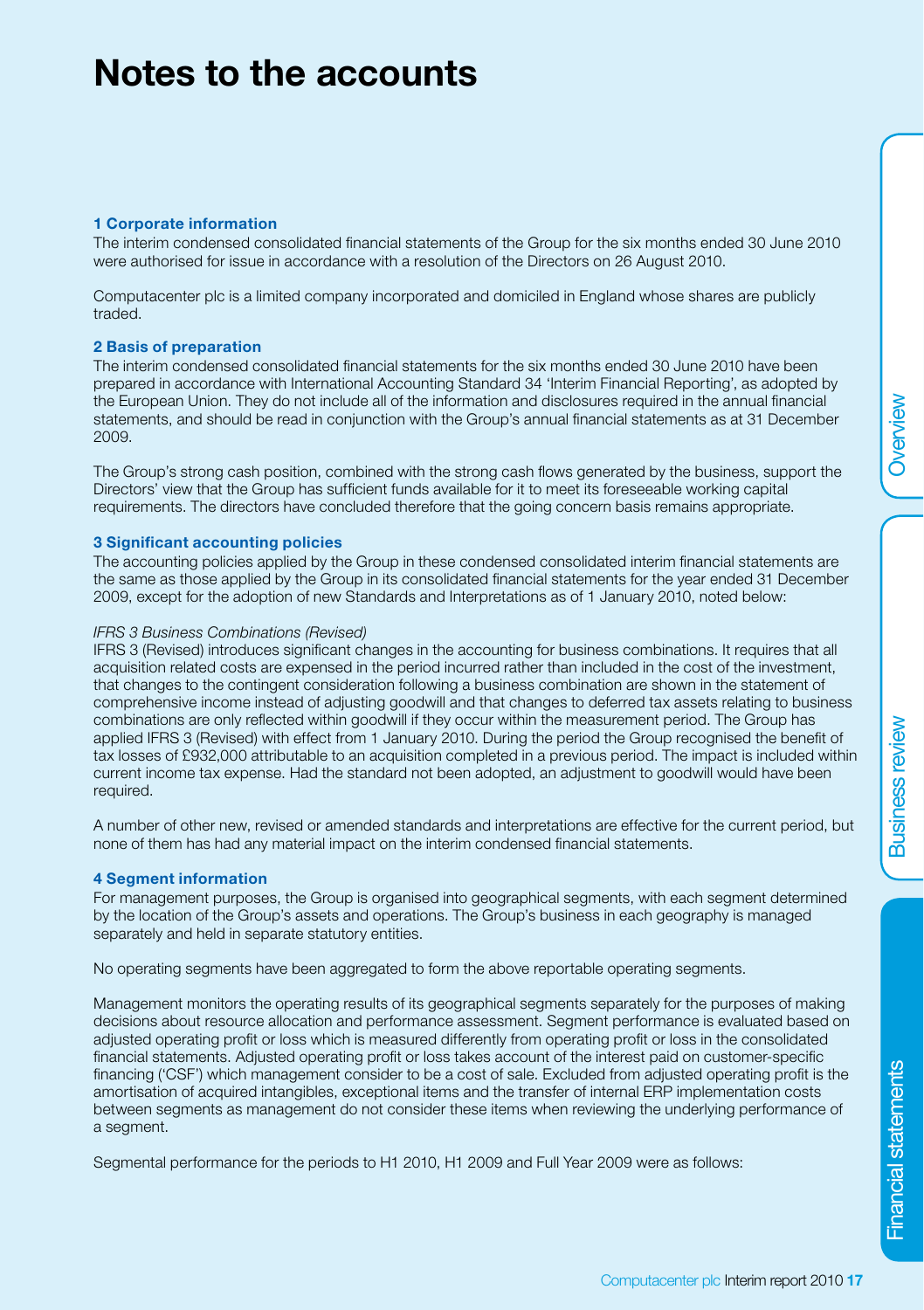#### 4 Segment information continued

#### Six months ended 30 June 2010 (unaudited)

|                                   | UK<br>£'000 | Germany<br>£'000 | France<br>£'000 | <b>Benelux</b><br>£'000 | Total<br>£'000 |
|-----------------------------------|-------------|------------------|-----------------|-------------------------|----------------|
| <b>Revenue</b>                    | 651,859     | 455.781          | 164,252         | 16,888                  | 1,288,780      |
|                                   |             |                  |                 |                         |                |
| <b>Results</b>                    |             |                  |                 |                         |                |
| Adjusted gross profit             | 91,932      | 60.005           | 18.315          | 2.207                   | 172,459        |
| Adjusted net operating expenses   | (73,805)    | (56, 265)        | (19, 523)       | (2,225)                 | (151, 818)     |
| Adjusted operating profit/(loss)  | 18.127      | 3.740            | (1,208)         | (18)                    | 20,641         |
| Adjusted net interest             |             |                  |                 |                         | 634            |
| Adjusted profit/(loss) before tax |             |                  |                 |                         | 21,275         |

#### Six months ended 30 June 2009 (unaudited)

| £'000<br>£'000<br>£'000<br>£'000<br>£'000<br>1,222,184<br>624,888<br>433.315<br>12,896<br>151,085<br>60,336<br>18.996<br>1.496<br>87,772<br>168,600<br>(150, 633)<br>(75, 155)<br>(20, 442)<br>(1,905)<br>(53, 131)<br>17,967<br>(409)<br>12.617<br>7,205<br>(1,446)<br>276<br>18,243 |                                   | UK | Germany | France | Benelux | Total |
|---------------------------------------------------------------------------------------------------------------------------------------------------------------------------------------------------------------------------------------------------------------------------------------|-----------------------------------|----|---------|--------|---------|-------|
|                                                                                                                                                                                                                                                                                       |                                   |    |         |        |         |       |
|                                                                                                                                                                                                                                                                                       | Revenue                           |    |         |        |         |       |
|                                                                                                                                                                                                                                                                                       |                                   |    |         |        |         |       |
|                                                                                                                                                                                                                                                                                       | <b>Results</b>                    |    |         |        |         |       |
|                                                                                                                                                                                                                                                                                       | Adjusted gross profit             |    |         |        |         |       |
|                                                                                                                                                                                                                                                                                       | Adjusted net operating expenses   |    |         |        |         |       |
|                                                                                                                                                                                                                                                                                       | Adjusted operating profit/(loss)  |    |         |        |         |       |
|                                                                                                                                                                                                                                                                                       | Adjusted net interest             |    |         |        |         |       |
|                                                                                                                                                                                                                                                                                       | Adjusted profit/(loss) before tax |    |         |        |         |       |

#### Year ended 31 December 2009 (audited)

|                                   | UK<br>£'000 | Germany<br>£'000 | France<br>£'000 | <b>Benelux</b><br>£'000 | Total<br>£'000 |
|-----------------------------------|-------------|------------------|-----------------|-------------------------|----------------|
| <b>Revenue</b>                    | 1,226,917   | 930.673          | 319,384         | 26.224                  | 2,503,198      |
| <b>Results</b>                    |             |                  |                 |                         |                |
| Adjusted gross profit             | 181,149     | 124.395          | 37.448          | 2,838                   | 345,830        |
| Adjusted net operating expenses   | (143,310)   | (104, 831)       | (40, 169)       | (3,597)                 | (291, 907)     |
| Adjusted operating profit/(loss)  | 37,839      | 19.564           | (2,721)         | (759)                   | 53,923         |
| Adjusted net interest             |             |                  |                 |                         | 302            |
| Adjusted profit/(loss) before tax |             |                  |                 |                         | 54,225         |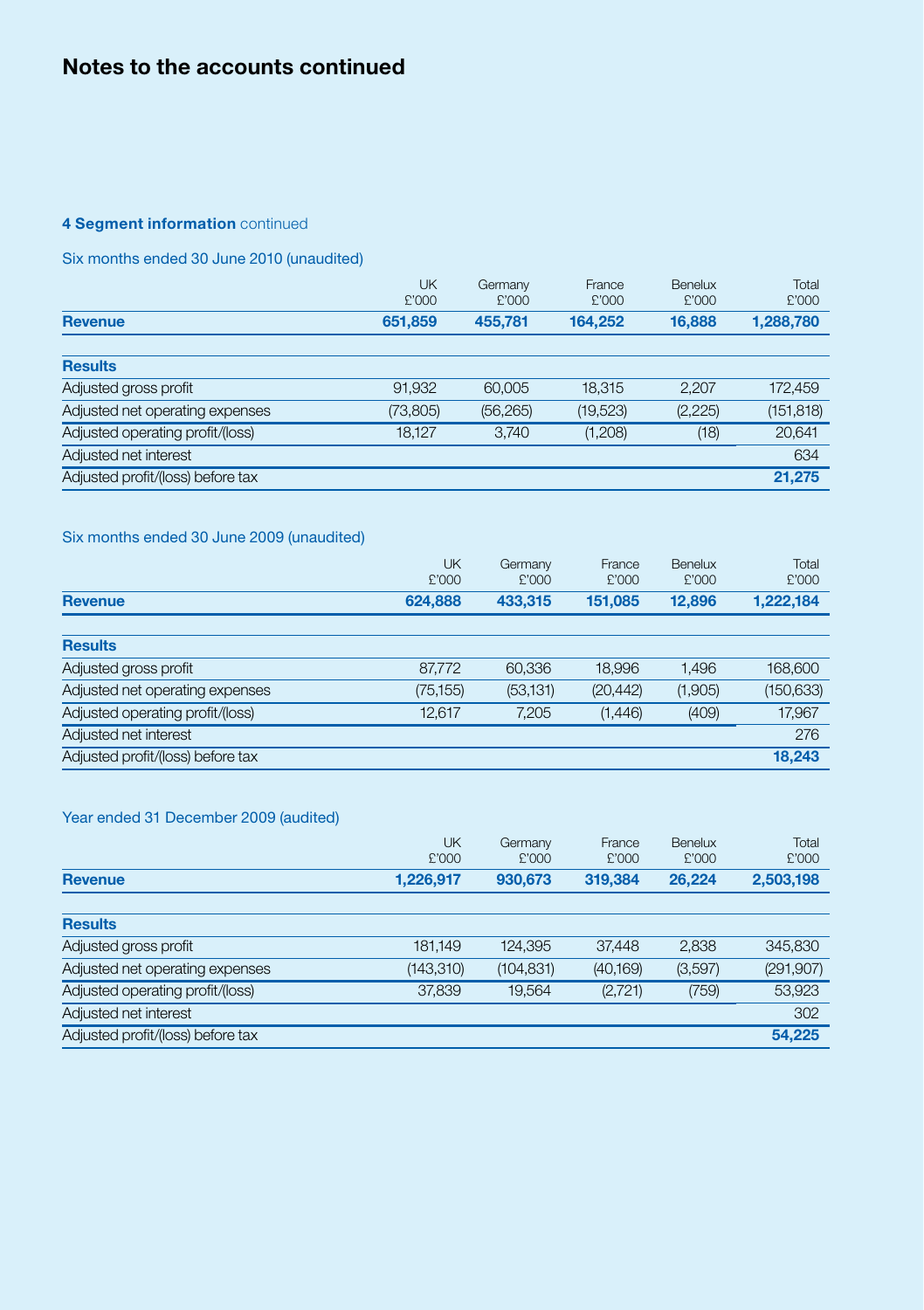#### 4 Segment information continued

#### Reconciliation to adjusted results

Management reviews adjusted measures of performance as shown in the tables above. Adjusted profit before tax excludes exceptional items and the amortisation of acquired intangibles as shown below:

|                                      | <b>Unaudited</b>    | Unaudited           | Audited          |
|--------------------------------------|---------------------|---------------------|------------------|
|                                      | H <sub>1</sub> 2010 | H <sub>1</sub> 2009 | <b>Year 2009</b> |
|                                      | £'000               | £'000               | £'000            |
| Adjusted profit before tax           | 21.275              | 18.243              | 54,225           |
| Amortisation of acquired intangibles | (299)               | (259)               | (517)            |
| Exceptional items                    | -                   | (6,003)             | (5, 299)         |
| Profit before tax                    | 20,976              | 11.981              | 48,409           |

Management also reviews adjusted measures for gross profit, operating expenses, operating profit and net interest, which in addition takes account of interest costs of CSF within cost of sales (as these are considered to form part of the gross profit performance of a contract). The reconciliation for adjusted operating profit to operating profit, as disclosed in the Consolidated Income Statement, is as follows:

#### Six months ended 30 June 2010

|                                      | UK<br>£'000 | Germany<br>£'000 | France<br>£'000          | Benelux<br>£'000 | Total<br>£'000 |
|--------------------------------------|-------------|------------------|--------------------------|------------------|----------------|
| Adjusted operating profit/(loss)     | 18.127      | 3.740            | (1,208)                  | (18)             | 20,641         |
| Add back interest on CSF             | 875         | 424              | -                        |                  | 1,299          |
| Amortisation of acquired intangibles | (240)       | (59)             | $\overline{\phantom{a}}$ |                  | (299)          |
| Exceptional items                    |             |                  |                          |                  |                |
| ERP implementation costs             | (2,051)     | 2.051            |                          |                  |                |
| Segment operating profit/(loss)      | 16.711      | 6.156            | (1, 208)                 | (18)             | 21,641         |

#### Six months ended 30 June 2009

|                                      | UK<br>£'000 | Germany<br>£'000 | France<br>£'000 | Benelux<br>£'000 | Total<br>£'000 |
|--------------------------------------|-------------|------------------|-----------------|------------------|----------------|
| Adjusted operating profit/(loss)     | 12.617      | 7.205            | (1.446)         | (409)            | 17.967         |
| Add back interest on CSF             | 1.650       | 374              |                 |                  | 2.024          |
| Amortisation of acquired intangibles | (241)       | (18)             |                 |                  | (259)          |
| Exceptional items                    | (4,556)     |                  | (1,206)         | (241)            | (6,003)        |
| ERP implementation costs             | (1, 143)    | 1.143            |                 |                  |                |
| Segment operating profit/(loss)      | 8.327       | 8.704            | (2,652)         | (650)            | 13.729         |

#### For the year ended 31 December 2009

|                                      | UK       | Germany | France   | <b>Benelux</b> | Total   |
|--------------------------------------|----------|---------|----------|----------------|---------|
|                                      | £'000    | £'000   | £'000    | £'000          | £'000   |
| Adjusted operating profit/(loss)     | 37.839   | 19.564  | (2,721)  | (759)          | 53,923  |
| Add back interest on CSF             | 2.921    | 1.051   |          |                | 3.972   |
| Amortisation of acquired intangibles | (481)    | (36)    |          |                | (517)   |
| Exceptional items                    | (3, 155) | (291)   | (1,613)  | (240)          | (5,299) |
| ERP implementation costs             | (2.728)  | 2.728   |          |                |         |
| Segment operating profit/(loss)      | 34,396   | 23,016  | (4, 334) | (999)          | 52,079  |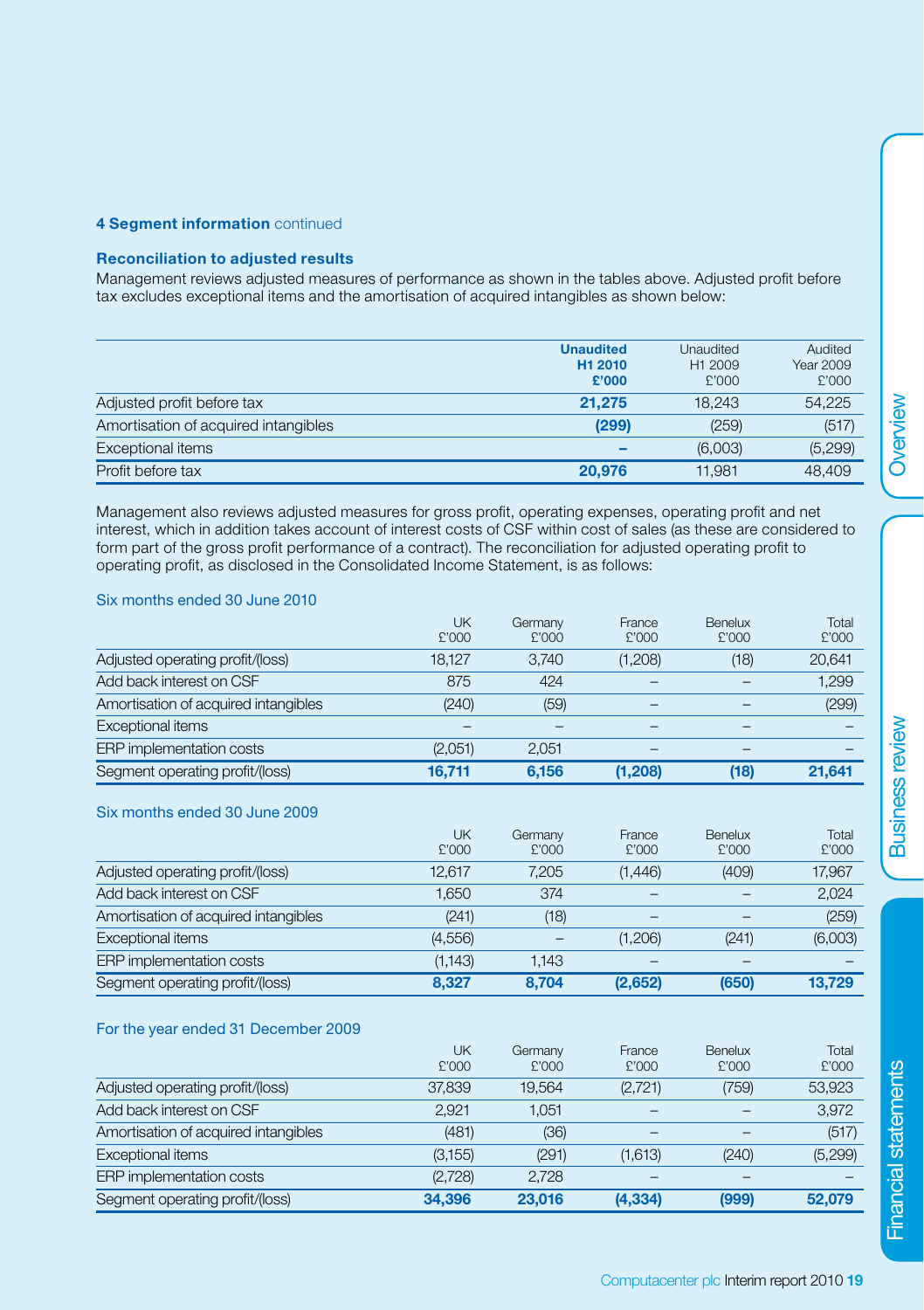#### 4 Segment information continued

#### Sources of revenue

Each geographical segment principally consists of a single entity with shared assets, liabilities and capital expenditure. The Group has three sources of revenue, which are aggregated and shown in the table below. The sale of goods is recorded within product revenues and the rendering of services is split into Professional and Support and Managed Services.

Revenue performance is reported to the Chief Operating Decision Maker excluding the UK Trade Distribution business, which was disposed of on 27 October 2009. The table below reflects revenue performance before and after the impact of the sold business.

#### Sources of revenue

|                              | <b>Unaudited</b> | Unaudited | Audited          |
|------------------------------|------------------|-----------|------------------|
|                              | H1 2010          | H1 2009   | <b>Year 2009</b> |
|                              | £'000            | £'000     | £'000            |
| <b>Product revenue</b>       |                  |           |                  |
| Ongoing operations           | 907,078          | 800.351   | 1,678,613        |
| Trade distribution           |                  | 46.483    | 84,589           |
| Total product revenue        | 907,078          | 846.834   | 1,763,202        |
| <b>Services revenue</b>      |                  |           |                  |
| Professional services        | 90,313           | 85.712    | 175,364          |
| Support and managed services | 291,389          | 289.638   | 564,632          |
| Total services revenue       | 381,702          | 375,350   | 739,996          |
| <b>Total revenue</b>         | 1,288,780        | 1,222,184 | 2,503,198        |

#### 5 Seasonality of operations

Historically revenues have been higher in the second half of the year than in the first six months. This is principally driven by customer buying behaviour in the markets in which we operate. Typically this leads to a more pronounced effect on operating profit. In addition the effect is compounded further by the tendency for the holiday entitlements of our employees to accrue during the first half of the year and to be utilised in the second half.

#### 6 Exceptional items

|                                                 | <b>Unaudited</b><br>H1 2010<br>£'000 | Unaudited<br>H1 2009<br>£'000 | Audited<br>Year 2009<br>£'000 |
|-------------------------------------------------|--------------------------------------|-------------------------------|-------------------------------|
| <b>Operating profit</b>                         |                                      |                               |                               |
| Profit on disposal of business, net of goodwill |                                      |                               | 1,879                         |
| Restructuring costs                             |                                      | (6,003)                       | (7,178)                       |
|                                                 |                                      | (6,003)                       | (5, 299)                      |

| Income tax                                            |       |      |
|-------------------------------------------------------|-------|------|
| Tax on exceptional items included in operating profit | 1.276 | .415 |
|                                                       | 1.276 | .415 |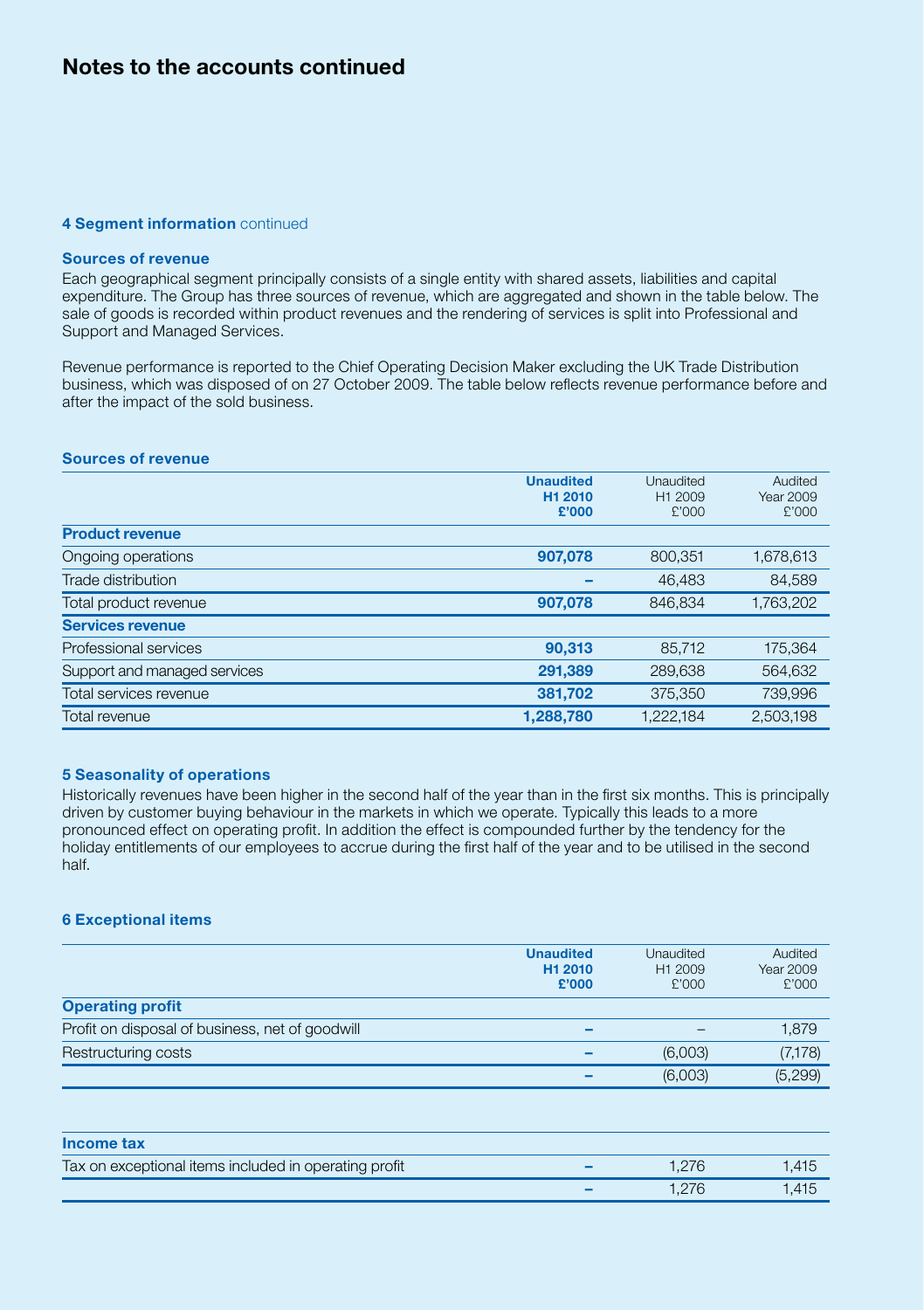Financial statements

#### **6 Exceptional items continued**

Restructuring costs in H1 2009 arose from the change programme to reduce net operating expenses. They include expenses from headcount reductions and vacant premises costs.

The net gain on disposal of business of £1,879,000 arose from the Group disposing of its trade distribution division to Ingram Micro in October 2009. The disposal did not match the criteria of IFRS 5 'Non-current assets held-for-sale and discontinued operations' as the disposal did not represent a separate major line of business or geographical area of operations and hence was not treated as a discontinued operation.

#### 7 Income tax

The charge based on the profit for the period comprises:

|                                         | <b>Unaudited</b><br>H1 2010<br>£'000 | Unaudited<br>H1 2009<br>£'000 | Audited<br><b>Year 2009</b><br>£'000 |
|-----------------------------------------|--------------------------------------|-------------------------------|--------------------------------------|
| UK corporation tax                      | 6,082                                | 3.270                         | 11,181                               |
| Foreign tax                             | 316                                  | 147                           | 1,394                                |
| Adjustments in respect of prior periods | -                                    | (49)                          | (853)                                |
| Deferred tax                            | (1,190)                              | (793)                         | (1,024)                              |
|                                         | 5,208                                | 2.575                         | 10,698                               |

In his budget of 22 June 2010, the Chancellor of the Exchequer announced Budget tax changes, which, if enacted in the proposed manner, will have an effect on the Group's future tax position. As at 30 June 2010, the tax changes announced in the Budget are not yet regarded as 'substantively enacted' and as such, in accordance with accounting standards, the changes have not been reflected in the Group's financial statements as at 30 June 2010. The budget proposed a decrease in the rate of UK corporation tax from 28% to 24% by 1% each year, from April 2011, which will be enacted annually.

The effect on the Group of these proposed changes to the UK tax system will be reflected in the Group's financial statements for the year ending 31 December 2010 once the proposals have been substantively enacted.

#### 8 Earnings per ordinary share

Earnings per share ('EPS') amounts are calculated by dividing profit attributable to ordinary equity holders by the weighted average number of ordinary shares outstanding during the year (excluding own shares held).

Diluted earnings per share amounts are calculated by dividing profit attributable to ordinary equity holders by the weighted average number of ordinary shares outstanding during the year (excluding own shares held) adjusted for the effect of dilutive options.

Adjusted basic and adjusted diluted EPS are presented to provide more comparable and representative information. Accordingly the adjusted basic and adjusted diluted EPS figures exclude the amortisation of acquired intangibles and exceptional items.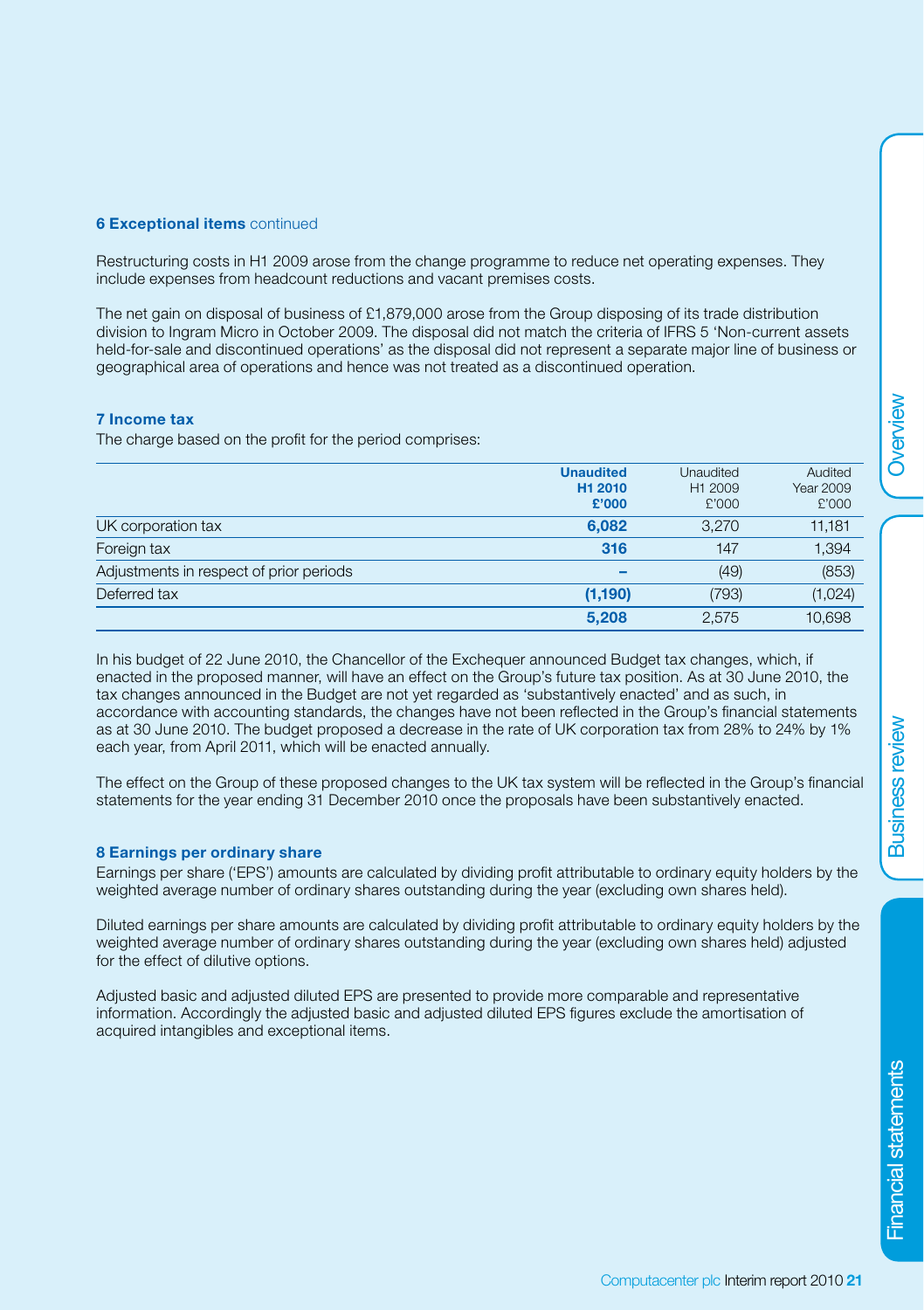#### 8 **Earnings per ordinary share** continued

|                                                                                      | <b>Unaudited</b><br>H <sub>1</sub> 2010<br>£'000 | Unaudited<br>H1 2009<br>£'000 | Audited<br><b>Year 2009</b><br>£'000 |
|--------------------------------------------------------------------------------------|--------------------------------------------------|-------------------------------|--------------------------------------|
| Profit attributable to equity holders of the parent                                  | 15,768                                           | 9,406                         | 37,703                               |
| Amortisation of acquired intangibles attributable to<br>equity holders of the parent | 299                                              | 259                           | 517                                  |
| Tax on amortisation of acquired intangibles                                          | (84)                                             | (67)                          | (145)                                |
| Exceptional items                                                                    |                                                  | 6,003                         | 5,299                                |
| Tax on exceptional items                                                             |                                                  | (1,276)                       | (1, 415)                             |
| Adjusted profit after tax                                                            | 15,983                                           | 14.325                        | 41.959                               |
|                                                                                      |                                                  |                               |                                      |
|                                                                                      | <b>No '000</b>                                   | No '000                       | No '000                              |
| Basic weighted average number of shares (excluding own shares held)                  | 147,563                                          | 146.845                       | 146.918                              |
| Effect of dilution:                                                                  |                                                  |                               |                                      |
| Share options                                                                        | 6,256                                            | 3.143                         | 4.671                                |

|                                     | <b>Unaudited</b>    | Unaudited | Audited   |
|-------------------------------------|---------------------|-----------|-----------|
|                                     | H <sub>1</sub> 2010 | H1 2009   | Year 2009 |
|                                     | pence               | pence     | pence     |
| Basic earnings per share            | 10.7                | 6.4       | 25.7      |
| Diluted earnings per share          | 10.3                | 6.3       | 24.9      |
| Adjusted basic earnings per share   | 10.8                | 9.8       | 28.6      |
| Adjusted diluted earnings per share | 10.4                | 9.6       | 27.7      |

Diluted weighted average number of shares 153,819 153,819 149,988 151,589

#### 9 Dividends paid and proposed

A second interim dividend for 2009 of 8.0p per ordinary share in lieu of a final dividend was paid on 1 April 2010. No final dividends in respect of 2009 were proposed or paid. An interim dividend in respect of 2010 of 3.5p per ordinary share, amounting to a total dividend of £5,173,000, was declared by the Directors at their meeting on 26 August 2010. This interim report does not reflect this dividend payable.

#### 10 Adjusted management cash flow statement

The adjusted management cash flow has been provided to explain how management view the cash performance of the business. There are two primary differences to this presentation compared to the statutory cash flow statement, as follows:

- 1) Factor financing is not included within the statutory definition of cash and cash equivalents, but operationally is managed within the total net funds/borrowings of the businesses; and
- 2) Items relating to customer-specific financing ('CSF') are adjusted for as follows:
	- a. Interest paid on customer-specific financing is reclassified from interest paid to adjusted operating profit; and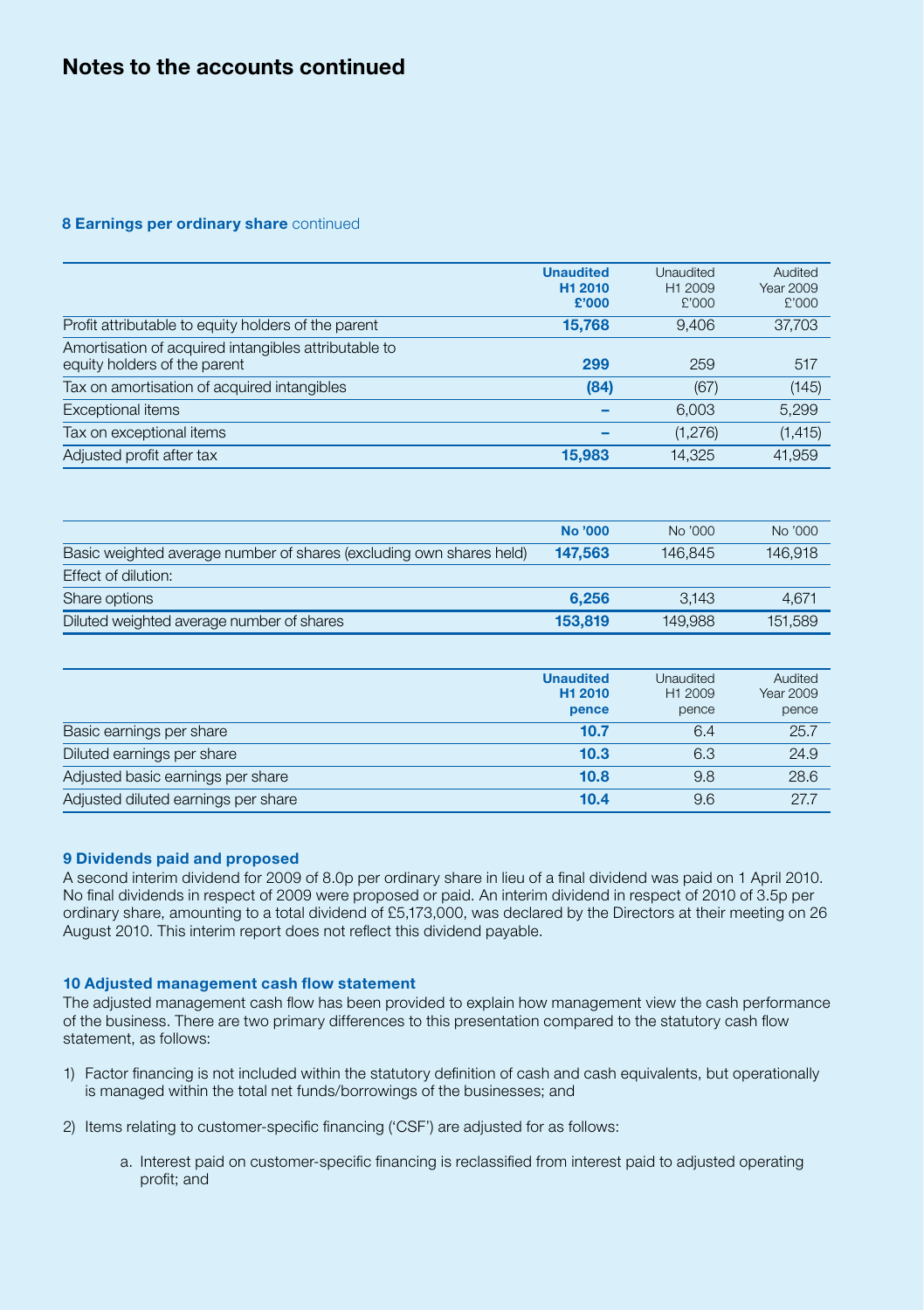#### 10 Adjusted management cash flow statement continued

- b. Where customer-specific assets are financed by finance leases and the liabilities are matched by future amounts receivable under customer operating lease rentals, the depreciation of leased assets and the repayment of the capital element of finance leases are offset within net working capital; and
- c. Where assets are financed by loans and the liabilities are matched by amounts receivable under customer operating lease rentals, the movement on loans within financing activities is also offset within working capital. Adjusted management cash flow statement

#### For the six months ended 30 June 2010

|                                                   | <b>Unaudited</b><br>H <sub>1</sub> 2010 | Unaudited<br>H <sub>12009</sub> | Audited<br>Year 2009 |
|---------------------------------------------------|-----------------------------------------|---------------------------------|----------------------|
|                                                   | £'000                                   | £'000                           | £'000                |
| Adjusted profit before tax                        | 21,275                                  | 18,243                          | 54,225               |
| Net finance income                                | (634)                                   | (276)                           | (302)                |
| Depreciation and amortisation                     | 8,817                                   | 8,262                           | 17,695               |
| Share-based payment                               | 1,320                                   | 1,076                           | 2,555                |
| Working capital movements                         | 13,188                                  | 39,332                          | 65,337               |
| Other adjustments                                 | 9                                       | (193)                           | (1, 567)             |
| <b>Adjusted operating cash inflow</b>             | 43,975                                  | 66,444                          | 137,943              |
| Net interest received                             | 507                                     | 328                             | 1,149                |
| Income taxes paid                                 | (4, 568)                                | (10, 029)                       | (17,500)             |
| Capital expenditure and investments               | (16,069)                                | (8,590)                         | (21, 294)            |
| Acquisitions and disposals                        |                                         |                                 | (6,775)              |
| Equity dividends paid                             | (11, 811)                               | (8,097)                         | (12, 514)            |
| <b>Cash inflow before financing</b>               | 12,034                                  | 40,056                          | 81,009               |
| Proceeds from issue of shares                     | 284                                     | 3                               | 44                   |
| Purchase of own shares                            | (2,052)                                 | (559)                           | (560)                |
| Increase in net funds excluding CSF in the period | 10,266                                  | 39,500                          | 80,493               |
|                                                   |                                         |                                 |                      |

| Increase in net funds excluding CSF                   | 10.266  | 39,500 | 80.493 |
|-------------------------------------------------------|---------|--------|--------|
| Effect of exchange rates on cash and cash equivalents | (1.089) | 3.152  | 1.301  |
| Net funds excluding CSF at beginning of period        | 86,403  | 4.609  | 4.609  |
| Net funds excluding CSF at end of period              | 95,580  | 47.261 | 86.403 |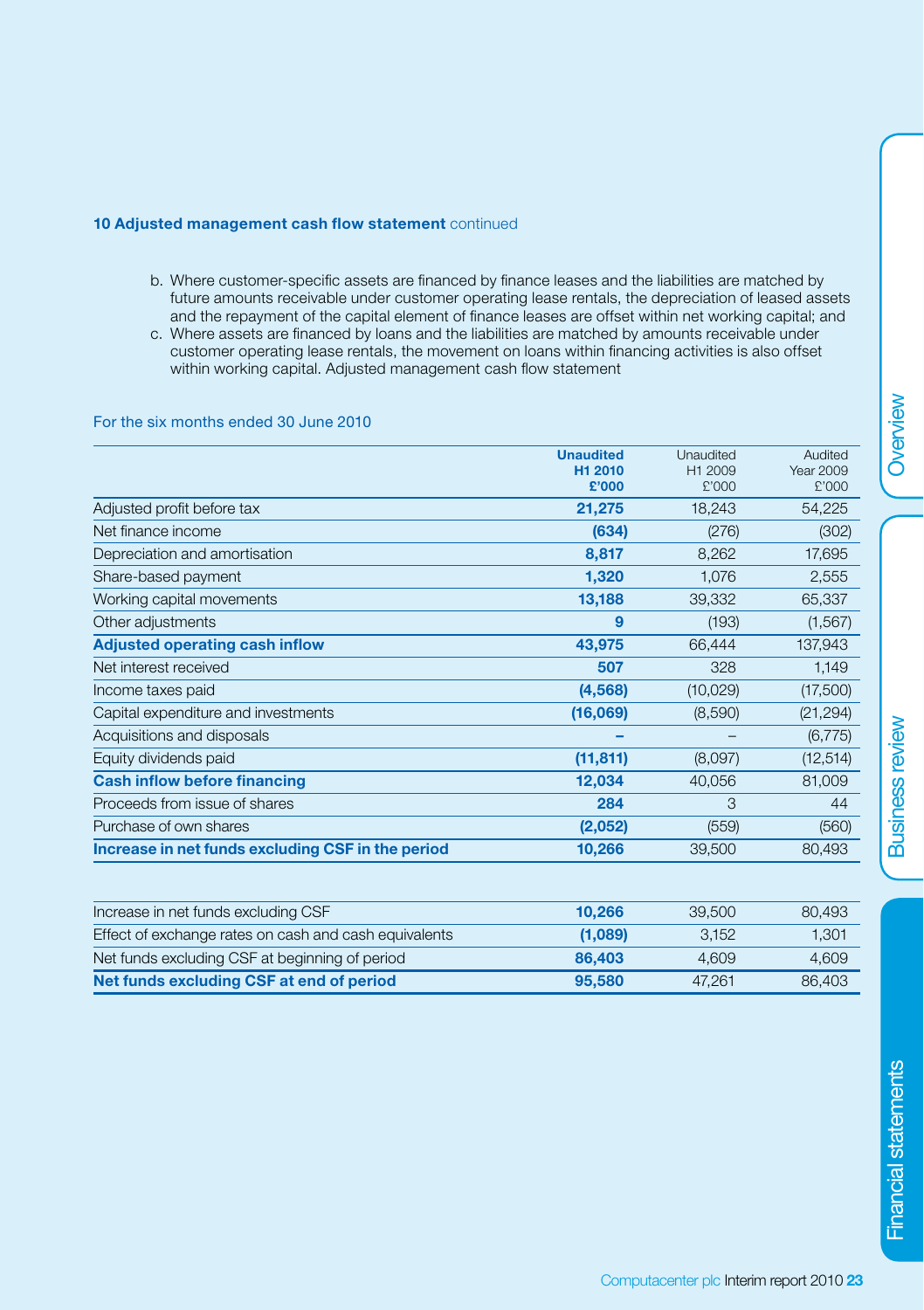#### 11 Analysis of net funds

|                                | <b>Unaudited</b>    | Unaudited | Audited          |
|--------------------------------|---------------------|-----------|------------------|
|                                | H <sub>1</sub> 2010 | H1 2009   | <b>Year 2009</b> |
|                                | £'000               | £'000     | £'000            |
| Cash and short term deposits   | 129,571             | 75.542    | 108.017          |
| Bank overdraft                 | (1, 459)            | (5,854)   | (3,063)          |
| Cash and cash equivalents      | 128,112             | 69,688    | 104.954          |
| Other loans non-CSF            | (1, 442)            |           | (3,705)          |
| Factor financing               | (31,090)            | (22, 427) | (14, 846)        |
| <b>Net funds excluding CSF</b> | 95,580              | 47.261    | 86,403           |
| Finance leases                 | (32, 759)           | (48, 892) | (42, 567)        |
| Other loans                    | (5, 725)            | (16, 444) | (6, 488)         |
| <b>Total CSF</b>               | (38, 484)           | (65, 336) | (49,055)         |
| Net funds/(debt)               | 57.096              | (18,075)  | 37.348           |

#### 12 Publication of non-statutory accounts

The financial information contained in the interim statement does not constitute statutory accounts as defined in section 435 of the Companies Act 2006. The auditors have issued an unqualified opinion on the Group's statutory financial statements under International Accounting Standards for the year ended 31 December 2009 and did not include a statement under section 498(2) or (3) of the Companies Act 2006. Those accounts have been delivered to the Registrar of Companies.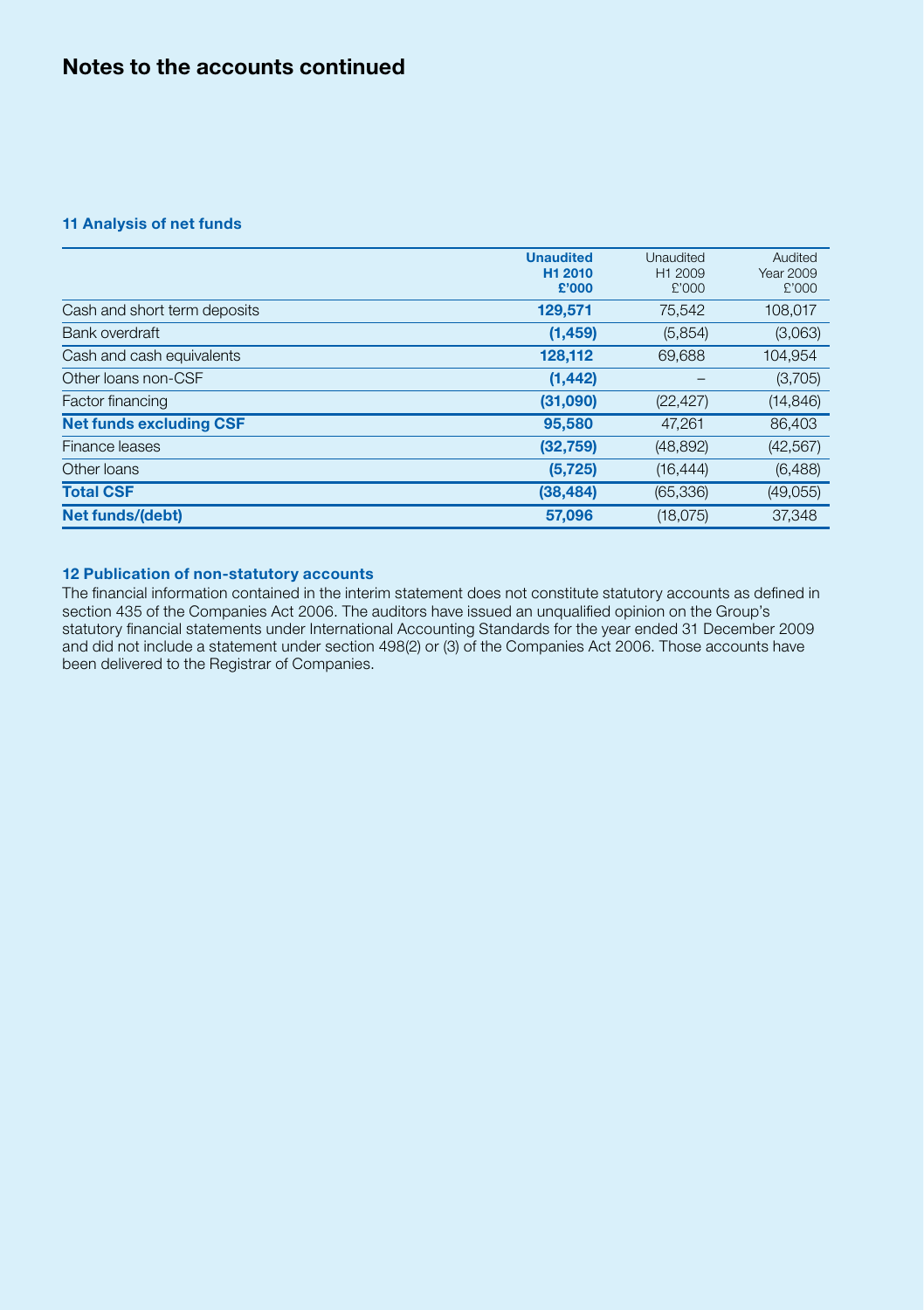# Corporate information

#### Board of Directors

Greg Lock (Non-Executive Chairman) Mike Norris (Chief Executive) Tony Conophy (Finance Director) Philip Hulme (Non-Executive Director) Ian Lewis (Non-Executive Director) Peter Ogden (Non-Executive Director) John Ormerod (Non-Executive Director)

#### Company Secretary

Stephen Benadé

#### Registered Office

Hatfield Avenue Hatfield **Hertfordshire** AL10 9TW United Kingdom Telephone: +44 (0) 1707 631000

#### Registrar and Transfer Office

**Equiniti** Aspect House Spencer Road Lancing BN99 6DA United Kingdom Tel: +44 (0) 871 384 2074 *(Calls to this number are charged at 8p per minute from a BT landline. Other telephony providers' cost may vary).*

#### Principal Bankers

Barclays Bank plc PO Box 544 54 Lombard Street London EC3V 9EX United Kingdom Tel: +44 (0) 845 755 5555

#### Auditors

Ernst & Young LLP 400 Capability Green Luton LU1 3LU United Kingdom Tel: +44 (0) 1582 643000

#### Stockbrokers and Investment Bankers

HSBC Investment Bank plc Level 18 8 Canada Square London E14 5HQ United Kingdom Tel: +44 (0) 20 7991 8888

#### Credit Suisse

One Cabot Square London  $F14 40J$ United Kingdom Tel: +44 (0) 20 7888 8888

#### **Solicitors**

Linklaters One Silk Street London EC2Y 8HQ United Kingdom Tel: +44 (0) 20 7456 2000

Company Registration Number 3110569

#### Internet Address

Computacenter Group www.computacenter.com

#### Principal Offices

UK and Group Headquarters Computacenter (UK) Ltd Hatfield Avenue Hatfield **Hertfordshire** AL10 9TW United Kingdom Tel: +44 (0) 1707 631000 Fax: +44 (0) 1707 639966

#### **Belgium**

Computacenter NV/SA Ikaroslaan 31 B-1930 Zaventem Belgium Tel: +32 (0) 2 704 9411 Fax: +32 (0) 2 704 9595

#### France

Computacenter France SA 150 rue de la Belle Etoile ZI Paris Nord 2 BP 50387 95943 Roissy CDG Cedex France Tel: +33 (0) 1 48 17 41 00 Fax: +33 (0) 1 70 73 42 22

#### **Germany**

Computacenter AG & Co. oHG Europaring 34-40 50170 Kerpen Germany Tel: +49 (0) 22 73 / 5 97 0 Fax: +49 (0) 22 73 / 5 97 1300

#### Luxembourg

Computacenter PSF SA Rue des Scillas 45 L-2529 Howald Luxembourg Tel: +352 (0) 26291 1 Fax: +352 (0) 26291 815

#### **Netherlands**

Computacenter N.V. Beech Avenue 54-80 1119 PW, Schiphol-Rijk The Netherlands Tel: +31 (0) 20 658 6800 Fax: +31 (0) 20 658 6111

#### South Africa

Building 3 Parc du Cap Mispel Road Bellville, 7535 South Africa Tel: +27 (0) 21 957 4900 Fax: +27 (0) 21 948 3135

#### Spain

Computacenter Services (Iberia) S.L.U. C/Balmes 236 08006 Barcelona Spain Tel: +34 936 207 000 Fax: +34 936 207 040